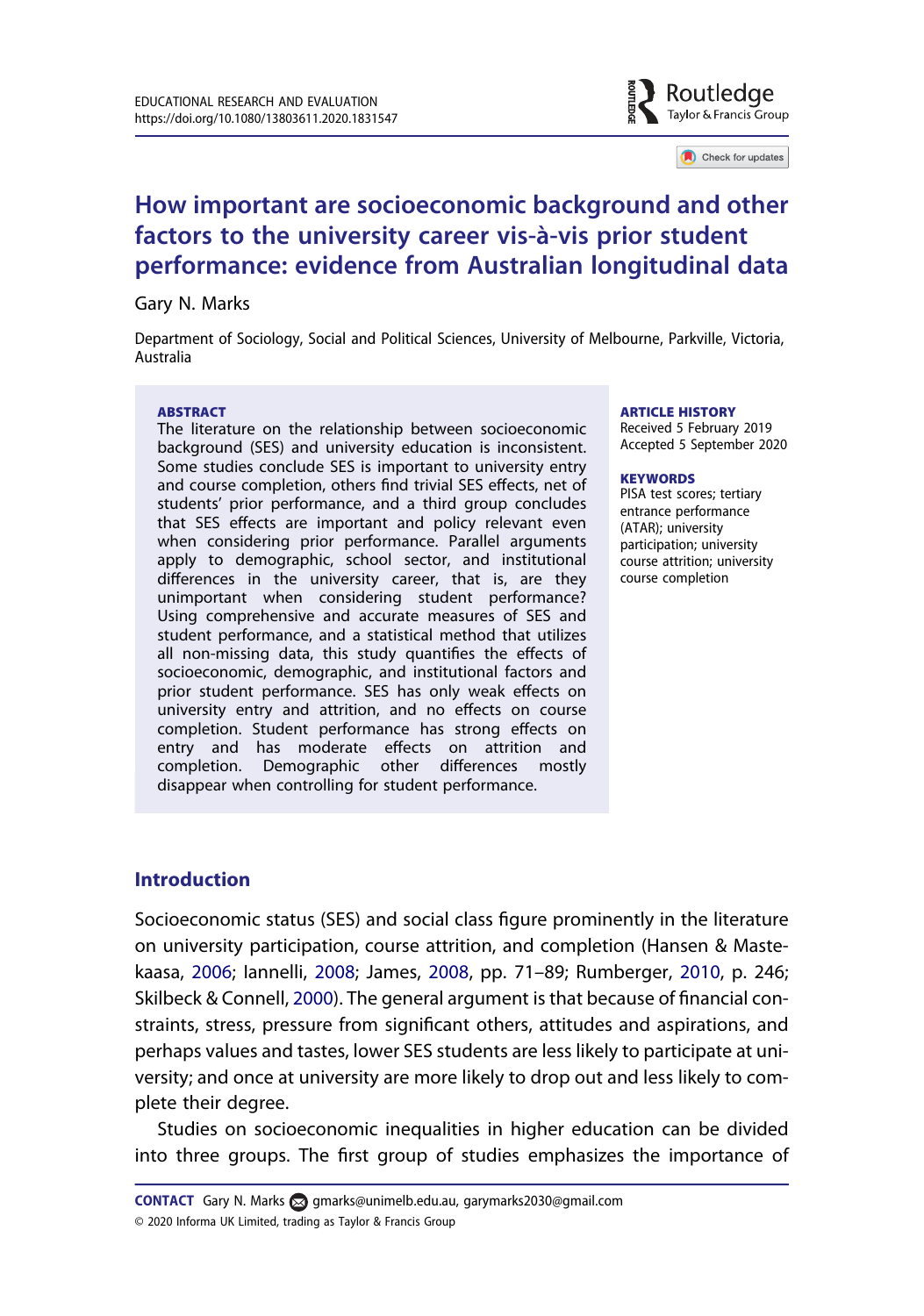students' families' socioeconomic status. These studies do not, or could not, control for prior student performance. A second group of studies finds only weak or trivial effects of SES, net of much stronger effects for prior student performance. The third group concludes that SES effects on the university career are sizable, important, and policy relevant, even when considering prior student performance.

### SES effects not considering prior performance

For the US, Reisel (2011) could explain 12% of the pseudo variance in degree completion with measures of parent's education and income. Comparing the US with Norway, she (2011) concluded that there are many similarities in the relationship between family background and university degree attainment. For course completion in the US, Attewell et al. (2011, p. 554) concluded that only in the most academically selective colleges – where non-completion rates are low – does SES appear unrelated to graduation. However, SES could account for only about 4% to 5% of the pseudo variance in completion of a 4-year degree. Reisel's (2013) follow-up study found that family income is not associated with dropping out of degree courses in Norway but has effects in the United States. In Canada, higher income families are more likely to attend university. However, the effect of family income is small; a 10% increase in parental income raises the chances of university attendance for 18- to 24-year-olds by no more than 1.5% (Corak et al., 2003). Koucký et al. (2009, 2010) found that university entrance and degree completion are associated with socioeconomic background in over 20 European countries since 1950.

In Australia, there is a strong emphasis on SES. James (2002) focused almost exclusively on socioeconomic background and attributed differences in university participation to differences in attitudes and aspirations by socioeconomic group. He concluded that students from low socioeconomic backgrounds have roughly half the likelihood of participating in higher education as those from medium and higher socioeconomic backgrounds (James, 2002, p. ix). The socioeconomic group differences reported were mainly about academic factors: lack of confidence in their academic results and not choosing subjects appropriate for university entry (James, 2002, pp. ix–x), which could reflect differences in academic performance. A second report concluded that students from low-SES backgrounds are only about one third as likely as students from high-SES backgrounds to participate in higher education (James, 2008). Edwards and McMillan's (2015) bivariate analyses found SES differences in university entry, course attrition, and completion. Low SES was listed as one of several risk factors (low entrance score, male, non-metropolitan home address, being Indigenous) for non-completion of university courses (Edwards & McMillan, 2015, p. 33). Dockery et al. (2016) found effects of father's and mother's work force status and education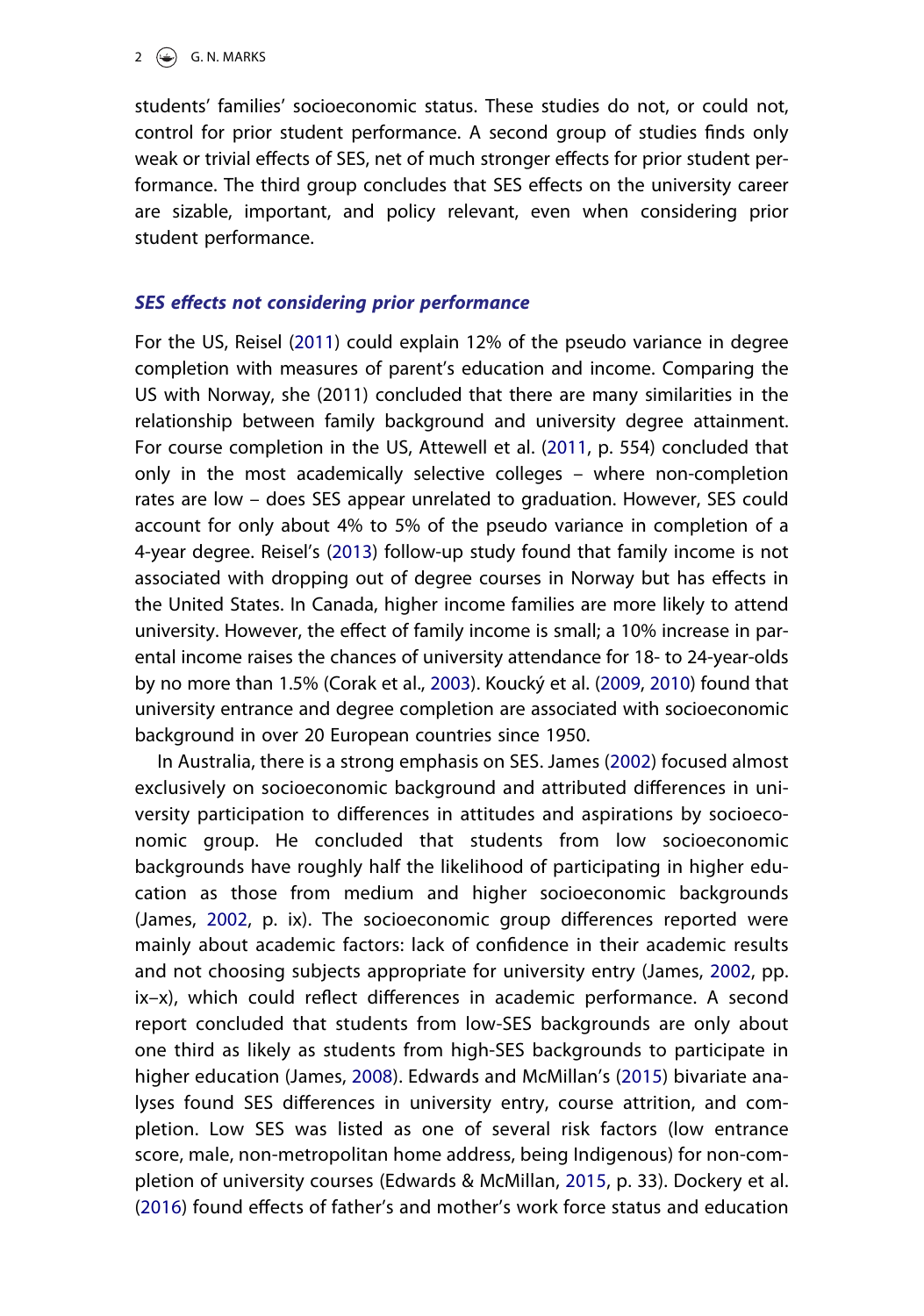on the probability of a 17-year-old attending university, but no effect for an accurate measure of family income.

#### Weak SES effects when considering prior performance

For the US, the correlation between SES and performance in the Scholastic Aptitude Tests (SAT), one of the two cognitive assessments commonly used for university admission, was 0.42 compared to 0.54 for the correlation between SAT performance and grade point average (GPA) at senior secondary school. A parallel study utilizing the American College Testing (ACT) assessment estimated similar correlations: 0.59 between high school grades and ACT score, and 0.34 between SES (measured by a 9-point scale of parental annual income) and ACT score (Westrick et al., 2015, p. 29).

For student performance at college, Sackett et al. (2009) estimated a raw average correlation of only 0.12 between SES and college GPA in the 1st year of college, 0.22 after correcting for attenuation for the full population of SAT test takers. The comparable correlations for SAT scores were 0.35 and 0.53. The relationship between SAT and college GPA was only marginally attenuated when controlling for socioeconomic background (Sackett et al., 2009). Sackett et al. (2009) concluded that "the vast majority of the test–academic performance relationship was independent of SES" (p. 1). A meta-analysis calculated average correlations of 0.11 between college GPA and SES, compared to 0.29 for SAT test score and 0.20 for intelligence (Richardson et al., 2012, p. 366). Similarly, Westrick et al. (2015, p. 36) reported a correlation of 0.12 between SES college GPA compared to 0.38 for ACT score.

For the UK, conditional on performance in General Certificate of School Education and A levels 2 years later, Marcenaro-Gutierrez et al. (2007) found no additional role for socioeconomic background or parental education in determining pupils' likelihood of going to university. Chowdry et al. (2013) concluded that socioeconomic differences in entry to any and elite UK universities are substantially reduced once prior performance is included. SES differences, net of test scores and examinations, were only 10% of the raw differences. For Norway, Anders (2012) found substantial differences between students from high- and low-income families in university entry. However, much of the difference could be attributed to application decisions driven largely by ability measured at age 11. For Norway, Hansen and Mastekaasa (2006) found negative effects of income on 1st-year GPA when controlling for secondary school grades. However, income matters more in the US. According to Reisel (2011, p. 275), income matters only marginally after university entry in Norway, but in the US income continues to affect graduation probabilities. However, Cameron and Heckman (2001) concluded that family income has an important role at explaining grades at age 15, a modest role in high school continuation decisions, but "no role in college entry decisions" (p. 485) and, contrary to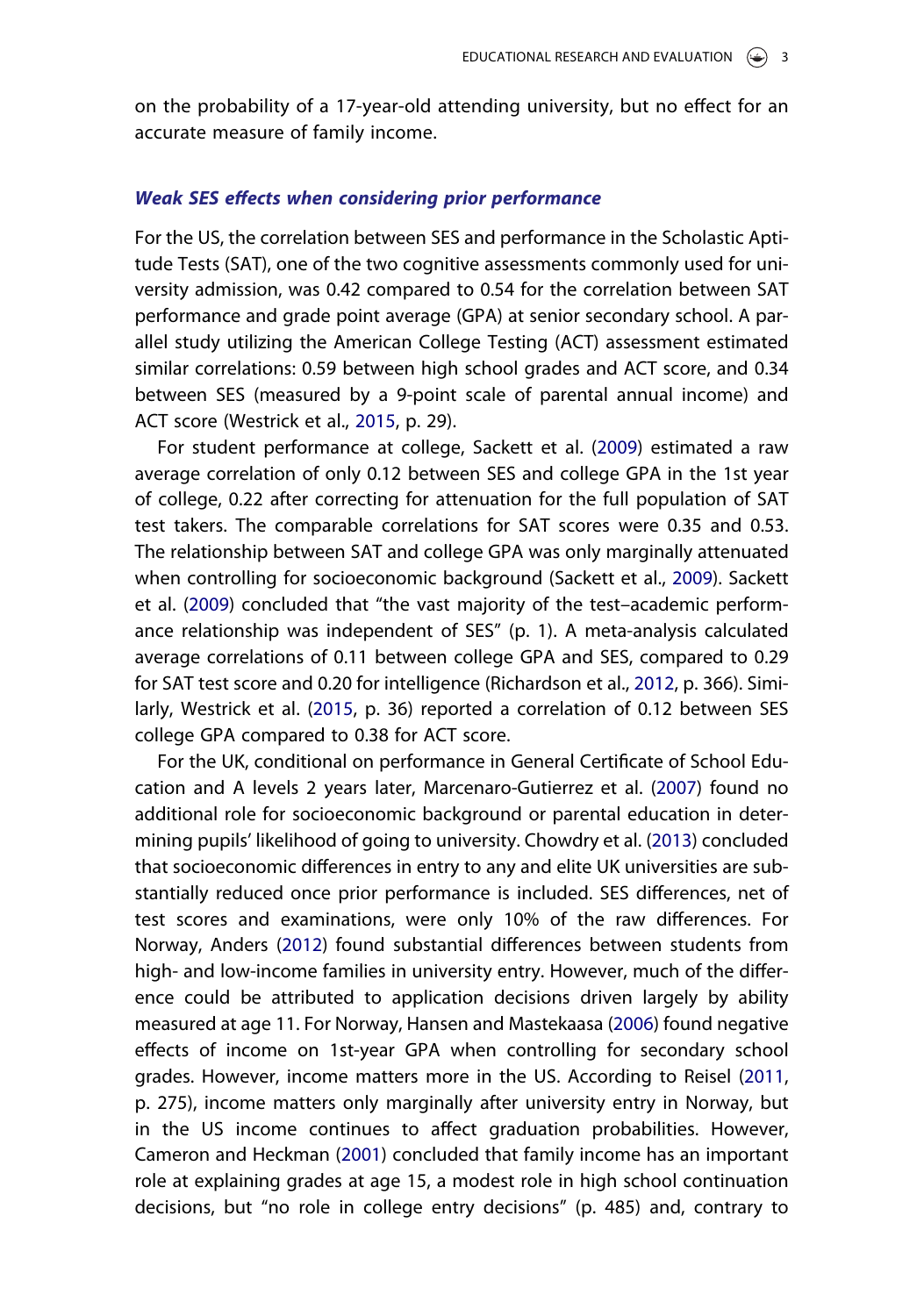prevailing economic theory, concluded that credit market constraints are not a strong determinant of college choices.

In Australia, socioeconomic background makes little or no difference to participation at university, net of Australian Tertiary Admissions Rank (ATAR<sup>1</sup>; Cardak & Ryan, 2009; Norton et al., 2018b, p. 26). Marks and McMillan (2007, pp. 371–372) found no systematic differences in university participation by class background within ATAR bands. Only students from self-employed backgrounds with ATARs between 70 and 90 exhibit lower participation rates than other students.

Prior academic achievement, as proxied by students' ATAR is a strong determinant of university grades. Students' individual socioeconomic status has a very mild impact on their academic performance (Li & Dockery, 2015, p. 86). Li and Dockery (2015) concluded that earlier studies had "consistently found school achievement as measured by academic grades is the most important predictor of entry to and subsequent success at university" (p. 79). Cherastidtham et al. (2018) found only small SES differences in course attrition when controlling for tertiary entrance score and other factors. Lim (2015, p. 51) reported no significant effect for SES on course completion, net of students' scores at age 15 in the Organisation for Economic Co-operation and Development (OECD)'s Programme for International Student Assessment (PISA) and other factors but not ATAR. Analysing access to university in England, Canada, Australia, and the US, Jerrim and Vignoles (2015) found much reduced parental education differences in university participation, when controlling for PISA and comparable test scores. With the addition of age 18 performance measures, differences between the bottom and middle parental education groups in participation disappeared except in Canada. The result for Canada is likely to be a function of the measure used at age 18, rather than a substantive difference between Canada and the other three countries.

Schneider and Preckel's (2017, p. 577) meta-analysis of instructional factors and student-level characteristics on student performance while at university found that the effect size for SES was weak  $(d = 0.25)$ , which translates to a correlation of 0.12.<sup>2</sup> Prior achievement which includes high school GPA ( $d = 0.90$ ) and admission test results  $(d = 0.79)$  were the strongest student-level influences of performance at university. The effect for intelligence was only moderate (*d* = 0.47). Schneider and Preckel (2017, p. 590) suggest that prior achievement has stronger effects because it indexes specific relevant knowledge and skills whereas intelligence is more generic and abstract. Furthermore, the effects of intelligence are attenuated by range restriction. In a later meta-analysis of the relationship between SES and academic performance in higher education, Rodríguez-Hernández et al. (2020, p. 17) estimated an average effect size of 0.06, which they described as weak, compared to 0.29 for prior achievement. Prior academic achievement, university experience, and work status were stronger influences.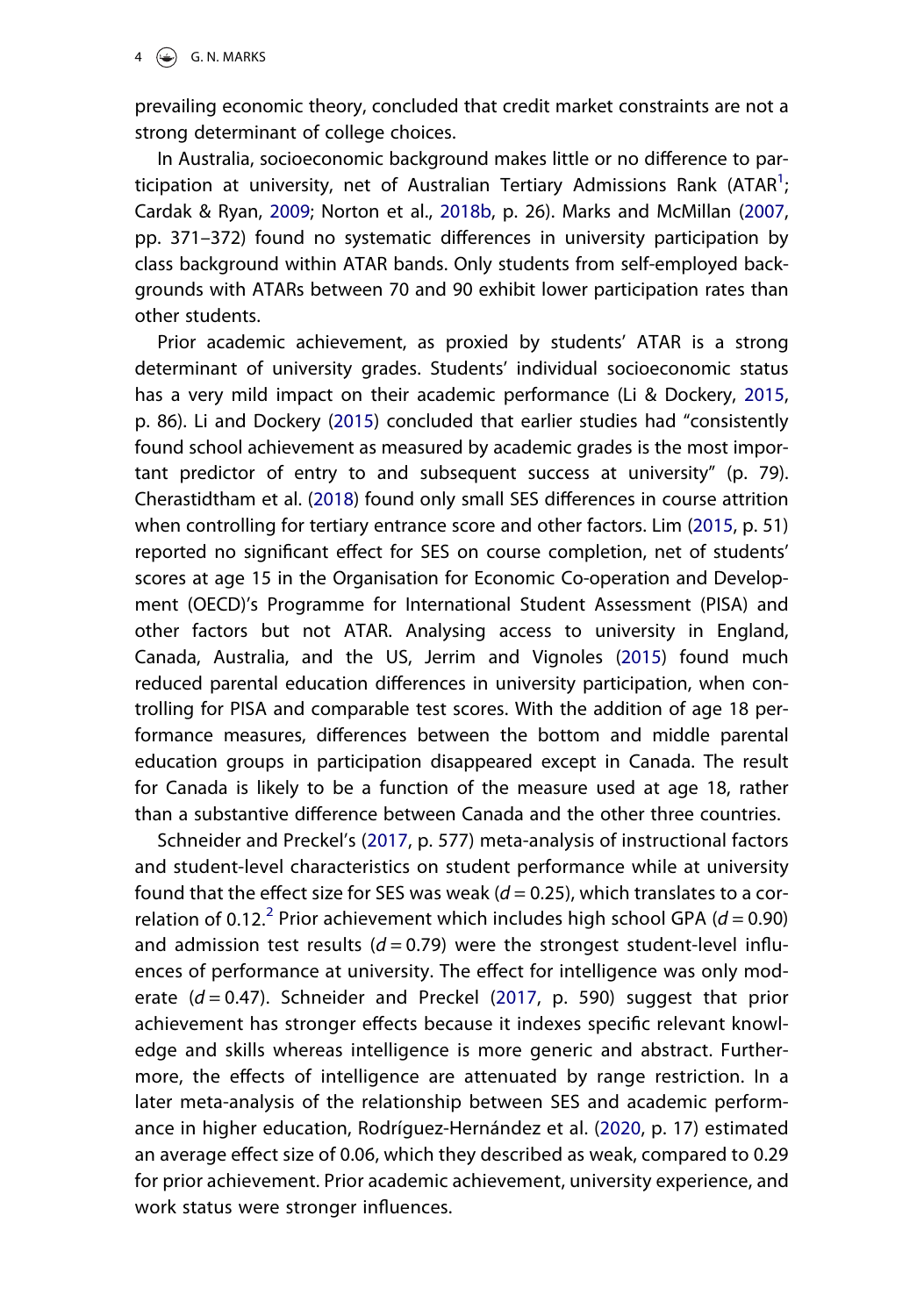### SES effects are important, net of student performance

A third body of literature argues that SES continues to be important even when considering prior performance. In the US, Thomas et al. (1979, pp. 150–152) found that only one third of the total effect of class background on college attendance operated through scholastic aptitude. The sizable direct effects of SES effects (net of measures of aptitude, class rank, and curriculum) lead the authors to conclude that "the educational system is not meritocratic". Karen (2002, p. 202), after concluding that the primary influences on college entry were academic (test scores, high school grades), highlighted the effects of parents' education and family income, which were larger in the younger, compared to an older, cohort. Significant effects for father's education (β = 0.13) and income (0.12) remained when controlling for tested ability (0.25), grades (0.18), and other factors. Comparing two youth cohorts on college entry, Belley and Lochner (2007) found increasing effects of family income, and decreasing effects of ability. Analysing data from a longitudinal cohort first surveyed in the eighth grade, Rumberger (2010) found large effects of social class. The odds of completing college for students from high-SES backgrounds were more than 6 times greater than for students from low-SES backgrounds, when controlling for test scores, high school grades (both measured in the eighth grade), and other factors. Alon (2009), modelling five post-secondary educational destinations (ranging from none to highly selective) as a function of socioeconomic status, SAT or ACT test scores, high school class rank, and other factors, concluded that a "vicious cycle of exclusion and adaptation intensifies and expedites the escalation of class inequality" (p. 731). Despite the impassioned language, class background explained only about 5% of the pseudo variance in post-secondary destination.

In the UK, Vignoles and Powdthavee (2009) found statistically significant gaps in the rate of withdrawal after the 1st year of university between advantaged and disadvantaged students, net of prior performance. Analysing access to elite universities in Australia, the UK, and the US, Jerrim et al. (2015, p. 30) concluded that although school academic achievement can explain part of the socioeconomic inequality in elite college access, substantial SES differences remained. Socioeconomic inequality in access to high-status private US colleges was more pronounced.

For Australia, Chesters and Watson (2013) concluded that although the effect of parents' education on university enrolment had declined over time, socioeconomic background remained important and warranted policy responses. Lim's (2015) report on course completions concluded that "socioeconomic status continues to play an important part in university completions" (p. 6) despite a non-significant SES effect on course completion in a multivariate model (p. 51). From a policy perspective, he suggests the low-SES students should receive greater support during their studies and greater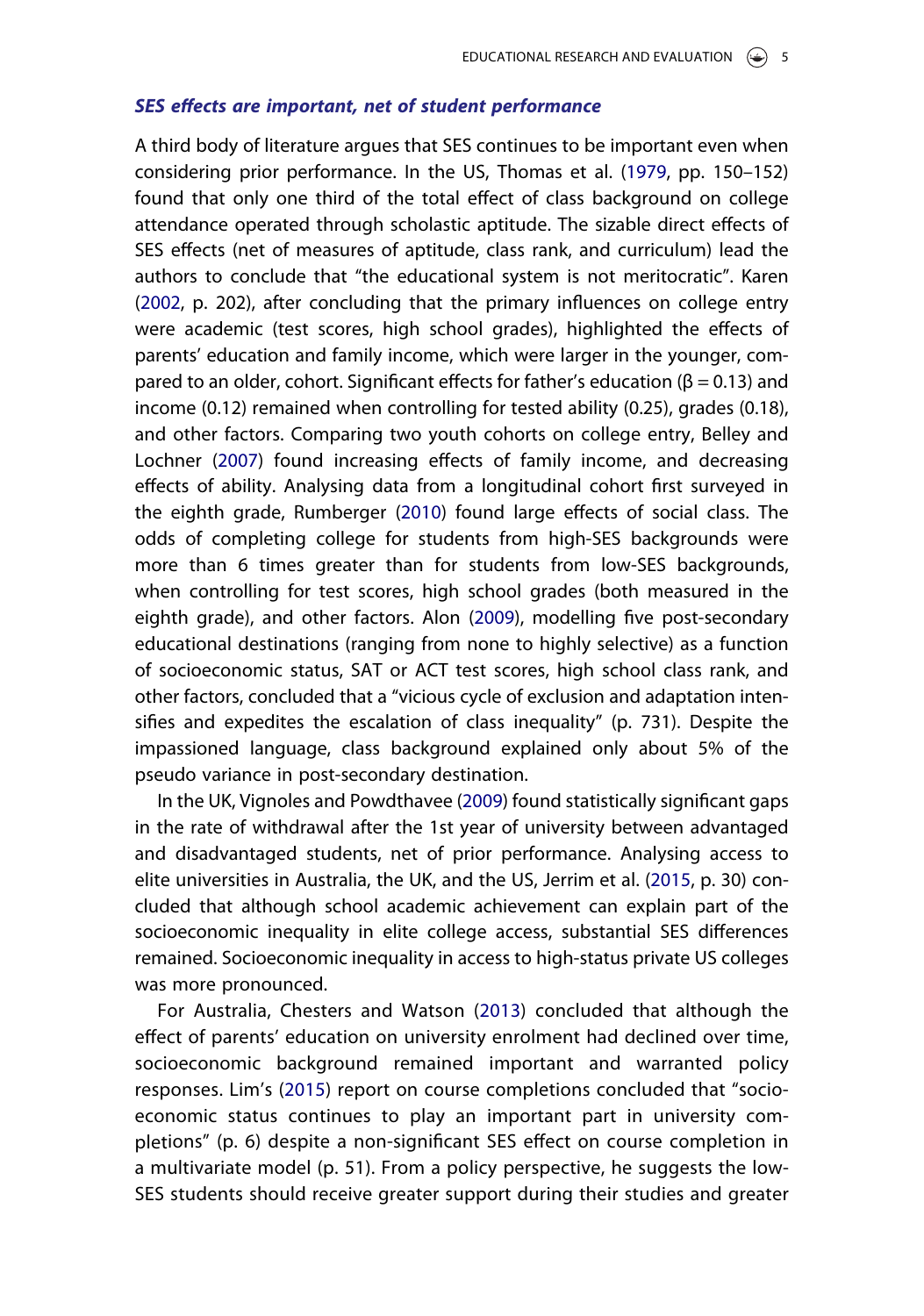$6 \quad \circledast$  G. N. MARKS

access to university. Czarnecki (2018) found that although ability measured by test scores "has by far superior importance in determining future educational trajectories" (p. 511), around two thirds of the total effect of parental education could not be explained by PISA test scores. Chesters (2019, p. 343) found that students from the lowest SES quartile were one third as likely as students from the highest SES quartile to enrol in a bachelor's degree programme, net of PISA test scores and other factors. She claims that "standardised test scores are a proxy for SES" (p. 345) $3$  and calls for policy responses in the light of her findings.

## Purpose of this study

The literature is inconclusive on the importance of SES vis-à-vis prior student performance. The emphasis on SES and class background in the first group of studies could be simply attributed to the absence of a suitable measure of prior student performance or a reluctance by researchers to include one. It is more difficult to explain differences between the second and third groups of studies. It is likely to be due to differences in the strength of the prior performance measure. Measures based on high-stakes university entrance examinations will produce smaller SES effects than measures based on tests administered earlier in the school career. Other factors may account for the discrepancies between studies: country and contextual differences, the statistical methods employed, and perhaps the analysts' interpretations.

Therefore, the purpose of this study is to conclude if SES and other factors are important to university entry, and course attrition and completion vis-à-vis prior student performance. This extends Jerrim and Vignoles's (2015) key question "to what extent can family background differences in university access be explained by differences in prior achievement?" (p. 905) from access to the university career. This study differs from previous Australian studies because it examines the entire university career from entry to completion, employs a comprehensive measure of SES and well-established measures of student performance, and utilizes an analytical method that maximizes the data analysed. In contrast, most studies discard useful data by arbitrarily choosing single time points to measure participation, attrition, and completion. It minimizes the impact of study attrition (not to be confused with course attrition), which is a major statistical issue in longitudinal studies.

## Australian context

For school graduates, entrance to university is largely a function of students' tertiary entrance performance as measured by ATAR. It is possible to gain a university place through the International Baccalaureate or (more rarely) through other criteria for school leavers.<sup>4</sup>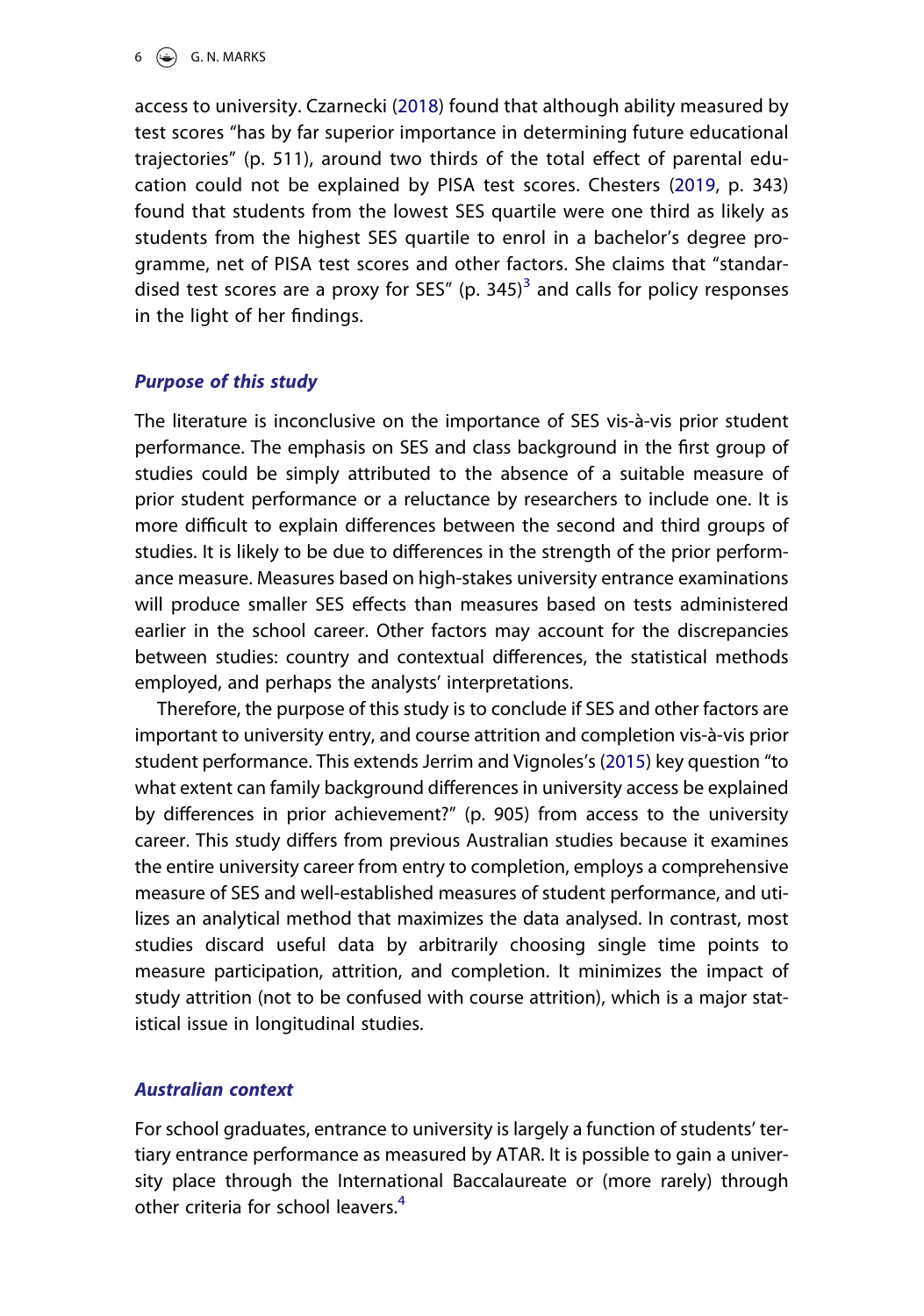Female students and students from non-English-speaking backgrounds and from two-parent families exhibit slightly higher ATARs (Gemici et al., 2014; Marks, 2010, 2015). Students from higher socioeconomic backgrounds are more likely to exhibit higher ATARs with a correlation around 0.3 to 0.4 (Marks, 2009a, 2015). Students from independent and, to a lesser extent, Catholic schools, exhibit higher ATAR ranks. Test scores collected when students were in middle secondary school are clearly the strongest influence on ATAR (Cardak & Ryan, 2009; Gemici et al., 2014; Houng & Justman, 2014; Marks, 2010, 2015).

University participation is higher among women, those from metropolitan, higher socioeconomic, non-Indigenous, and non-English-speaking backgrounds, and students who attended non-government (Catholic or independent) schools (Lim, 2015). Students from non-English-speaking backgrounds are more likely to participate at university, net of their tertiary entrance performance and other factors (Marks, 2009b, p. 100). Controlling for prior achievement substantially reduces the sizable Indigenous/non-Indigenous gap in university entry (Parker et al., 2015).

Once enrolled in a bachelor's degree course, approximately 21% of students do not complete their degree course at the same institution and 14% do not complete a commenced degree at the initial or any other institution (Department of Education and Training [DET], 2015a). A report focusing on students that commenced a bachelor's degree course in 2005 found that 8% dropped out from their initial course and never returned to university study, 74% completed their degree by 2013, and 4% were still enrolled at university in 2013 (DET, 2015b, p. 11). Edwards and McMillan's (2015) course completion estimate from these data was the same, 74%.

Attrition and course completion also differ between socioeconomic and demographic groups, institution type, and fields of study. Women are less likely to drop out (21%) compared to men (25%) and exhibit higher completion rates: 76% compared to 71% for men (DET, 2015b, Table 1). Students from metropolitan areas exhibit lower attrition and higher completion rates (21% and 75%) than students from regional (26% and 70%) and remote (35% and 60%) areas (DET, 2015b, Table 1). Students from non-English-speaking backgrounds exhibit lower dropout rates than other students (18% vs. 24%) and higher completion rates: 79% compared to 74% (DET, 2015b, Table 1). Students from high socioeconomic backgrounds exhibit lower dropout rates and higher completion rates (19% and 78%) than students from medium (25% and 73%) and low (26% and 69%) socioeconomic backgrounds (DET, 2015b, Table 1). Although access to higher education has increased for Indigenous Australians, participation and completion rates remain lower than those of non-Indigenous Australians (Gore et al., 2017).

There is considerable variation in course attrition across institutions. Elite institutions tend to have much lower attrition rates, for example, the University of Melbourne (4%), the University of Sydney (6%), the Australian National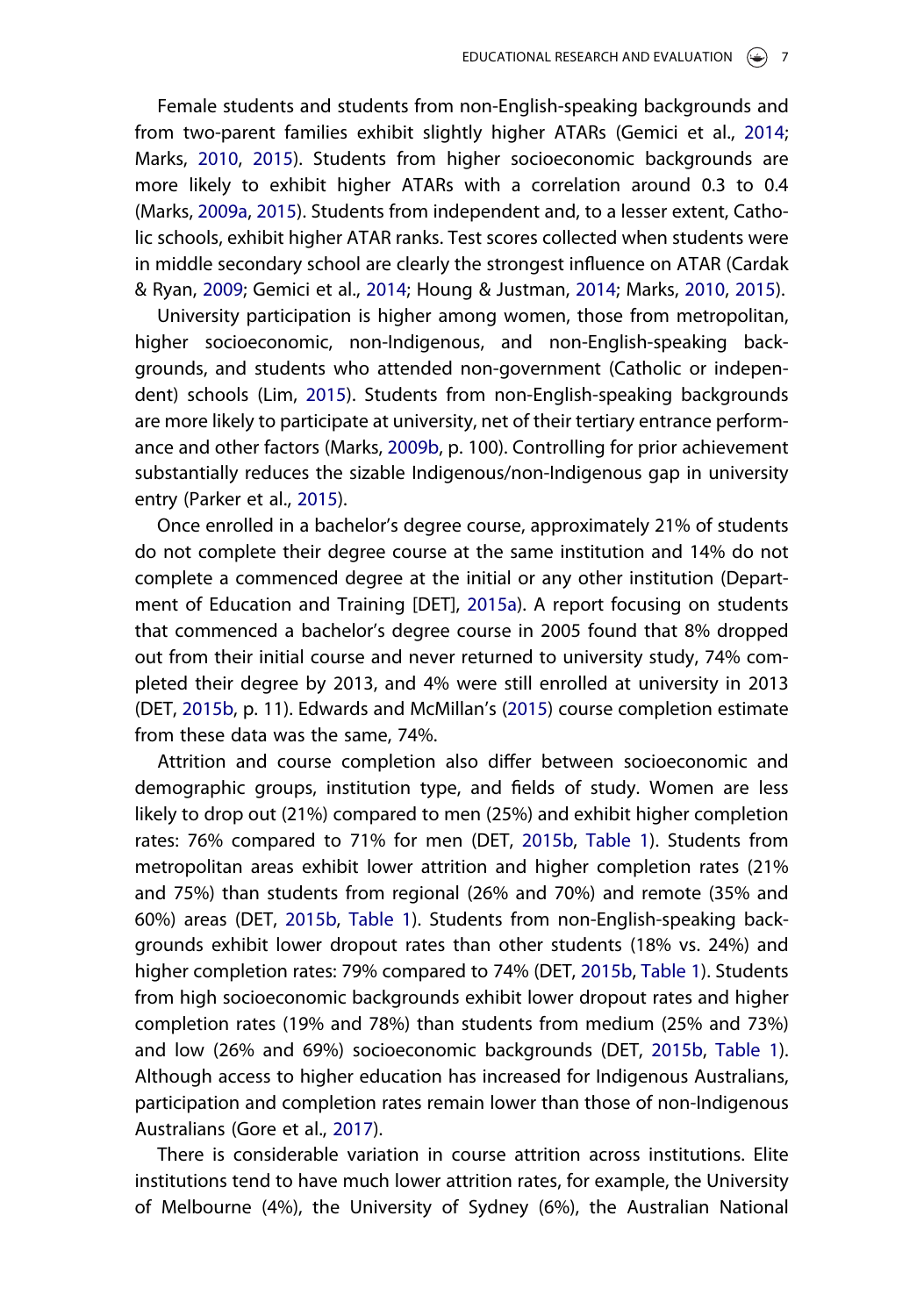#### $\circ$  G. N. MARKS

|  | <b>Table 1.</b> Univariate statistics for time-invariant variables. |  |  |  |
|--|---------------------------------------------------------------------|--|--|--|
|  |                                                                     |  |  |  |

|                                  |       |       | <b>ESCS</b> |           | PISA Score |      |       | <b>ATAR</b> |      |     |  |  |
|----------------------------------|-------|-------|-------------|-----------|------------|------|-------|-------------|------|-----|--|--|
|                                  | Ν     | (%)   | Mean        | <b>SE</b> | Mean       | SE   | N     | (%)         | Mean | SE  |  |  |
| Αll                              | 6,734 | 100.0 | 0.17        | 0.01      | 0.28       | 0.01 | 4,441 | 100.0       | 75.8 | 0.3 |  |  |
| Gender of respondent             |       |       |             |           |            |      |       |             |      |     |  |  |
| Men                              | 3,177 | 47.2  | 0.20        | 0.02      | 0.29       | 0.02 | 2,030 | 45.7        | 74.5 | 0.4 |  |  |
| Women                            | 3,557 | 52.8  | 0.15        | 0.02      | 0.26       | 0.01 | 2,411 | 54.3        | 76.9 | 0.3 |  |  |
| Region                           |       |       |             |           |            |      |       |             |      |     |  |  |
| Capital                          | 3,824 | 56.8  | 0.23        | 0.02      | 0.31       | 0.02 | 2,654 | 59.8        | 76.9 | 0.3 |  |  |
| Other Metropolitan               | 1,114 | 16.5  | 0.33        | 0.03      | 0.28       | 0.03 | 687   | 15.5        | 75.8 | 0.6 |  |  |
| Provincial                       | 1,679 | 24.9  | $-0.05$     | 0.02      | 0.22       | 0.02 | 1,031 | 23.2        | 73.0 | 0.5 |  |  |
| Remote                           | 117   | 1.7   | $-0.04$     | 0.09      | $-0.05$    | 0.09 | 69    | 1.6         | 75.6 | 1.7 |  |  |
| <b>Family Type</b>               |       |       |             |           |            |      |       |             |      |     |  |  |
| <b>Traditional</b>               | 4,989 | 74.1  | 0.25        | 0.01      | 0.33       | 0.01 | 3,473 | 78.2        | 76.4 | 0.3 |  |  |
| Single Parent                    | 1,108 | 16.5  | $-0.04$     | 0.03      | 0.14       | 0.03 | 623   | 14.0        | 73.9 | 0.7 |  |  |
| Mixed                            | 482   | 7.2   | 0.01        | 0.04      | 0.16       | 0.04 | 263   | 5.9         | 72.5 | 1.1 |  |  |
| Other                            | 155   | 2.3   | $-0.16$     | 0.08      | $-0.22$    | 0.09 | 82    | 1.8         | 75.0 | 1.9 |  |  |
| Father's Country of Birth        |       |       |             |           |            |      |       |             |      |     |  |  |
| Missing                          | 75    | 1.1   | $-0.14$     | 0.13      | $-0.25$    | 0.13 | 43    | 1.0         | 71.6 | 2.8 |  |  |
| Australia                        | 4,501 | 66.8  | 0.20        | 0.01      | 0.30       | 0.01 | 2,897 | 65.2        | 75.5 | 0.3 |  |  |
| Other English-Speaking Country   | 757   | 11.2  | 0.38        | 0.03      | 0.37       | 0.03 | 480   | 10.8        | 75.8 | 0.7 |  |  |
| Non-English-Speaking Country     | 1,401 | 20.8  | $-0.01$     | 0.03      | 0.16       | 0.03 | 1,021 | 23.0        | 76.8 | 0.6 |  |  |
| Indigenous Status                |       |       |             |           |            |      |       |             |      |     |  |  |
| Non-Indigenous                   | 6,475 | 96.2  | 0.20        | 0.01      | 0.30       | 0.01 | 4,352 | 98.0        | 76.0 | 0.3 |  |  |
| Indigenous                       | 259   | 3.8   | $-0.37$     | 0.06      | $-0.42$    | 0.06 | 89    | 2.0         | 66.2 | 1.9 |  |  |
| School sector                    |       |       |             |           |            |      |       |             |      |     |  |  |
| Government                       | 3,970 | 59.0  | $-0.02$     | 0.02      | 0.14       | 0.01 | 2,341 | 52.7        | 73.2 | 0.4 |  |  |
| Catholic                         | 1,534 | 22.8  | 0.22        | 0.02      | 0.31       | 0.02 | 1,066 | 24.0        | 75.7 | 0.5 |  |  |
| Independent                      | 1,230 | 18.3  | 0.75        | 0.02      | 0.66       | 0.02 | 1,034 | 23.3        | 81.9 | 0.5 |  |  |
| Type of Institution              |       |       |             |           |            |      |       |             |      |     |  |  |
| No Institution + Missing         | 3,549 | 52.7  | $-0.05$     | 0.02      | $-0.01$    | 0.02 | 1,689 | 38.0        | 68.0 | 0.4 |  |  |
| Group of Eight                   | 985   | 14.6  | 0.71        | 0.03      | 0.92       | 0.02 | 930   | 20.9        | 88.7 | 0.3 |  |  |
| Australian Technology Network    | 551   | 8.2   | 0.40        | 0.04      | 0.57       | 0.03 | 476   | 10.7        | 80.4 | 0.6 |  |  |
| Innovative Research Universities | 419   | 6.2   | 0.22        | 0.05      | 0.46       | 0.04 | 341   | 7.7         | 76.8 | 0.8 |  |  |
| Regional Universities            | 151   | 2.2   | $-0.03$     | 0.07      | 0.31       | 0.06 | 119   | 2.7         | 70.8 | 1.2 |  |  |
| <b>Other Universities</b>        | 1.079 | 16.0  | 0.32        | 0.03      | 0.41       | 0.02 | 886   | 20.0        | 75.0 | 0.5 |  |  |
| Broad Field of Study             |       |       |             |           |            |      |       |             |      |     |  |  |
| No Institution + Missing         | 3,579 | 53.1  | $-0.05$     | 0.02      | $-0.01$    | 0.02 | 1,709 | 38.5        | 67.9 | 0.4 |  |  |
| Natural and Physical Sciences    | 367   | 5.4   | 0.41        | 0.05      | 0.83       | 0.04 | 335   | 7.5         | 84.3 | 0.7 |  |  |
| Information Technology           | 108   | 1.6   | 0.53        | 0.09      | 0.65       | 0.08 | 95    | 2.1         | 75.0 | 1.5 |  |  |
| <b>Engineering and Related</b>   | 209   | 3.1   | 0.45        | 0.06      | 0.88       | 0.05 | 195   | 4.4         | 84.2 | 1.0 |  |  |
| Technology                       |       |       |             |           |            |      |       |             |      |     |  |  |
| Architecture and Building        | 96    | 1.4   | 0.56        | 0.10      | 0.64       | 0.07 | 83    | 1.9         | 83.8 | 1.3 |  |  |
| Agriculture, Environment and     | 46    | 0.7   | 0.47        | 0.15      | 0.43       | 0.14 | 40    | 0.9         | 73.7 | 2.1 |  |  |
| Related                          |       |       |             |           |            |      |       |             |      |     |  |  |
| Health                           | 411   | 6.1   | 0.35        | 0.05      | 0.69       | 0.04 | 363   | 8.2         | 82.0 | 0.8 |  |  |
| Education                        | 232   | 3.4   | 0.15        | 0.06      | 0.43       | 0.04 | 188   | 4.2         | 77.4 | 0.8 |  |  |
| Management and Commerce          | 619   | 9.2   | 0.34        | 0.04      | 0.44       | 0.03 | 517   | 11.6        | 79.0 | 0.6 |  |  |
| Society and Culture              | 707   | 10.5  | 0.52        | 0.04      | 0.59       | 0.03 | 607   | 13.7        | 81.7 | 0.6 |  |  |
| <b>Creative Arts</b>             | 360   | 5.3   | 0.58        | 0.05      | 0.51       | 0.04 | 309   | 7.0         | 78.3 | 0.8 |  |  |

Note: Estimates for N, %, ESCS, and test score means and standard errors conditional on completion of Year 12. Estimates for ATAR restricted to those with a valid ATAR. ESCS = parents' economic, social and cultural status (standardized). PISA = combined PISA test scores (standardized). ATAR = Equivalent National Tertiary Entrance Rank.

University (8%), and the University of Western Australia (7%). Universities with high attrition rates include Swinburne University of Technology (28%), Charles Darwin University (26%), the University of the Sunshine Coast (25%), and Southern Cross University (23%). Within each state, the elite *Group of Eight* universities have lower attrition rates than other universities with little year-to-year variation (DET, 2015a).<sup>5</sup>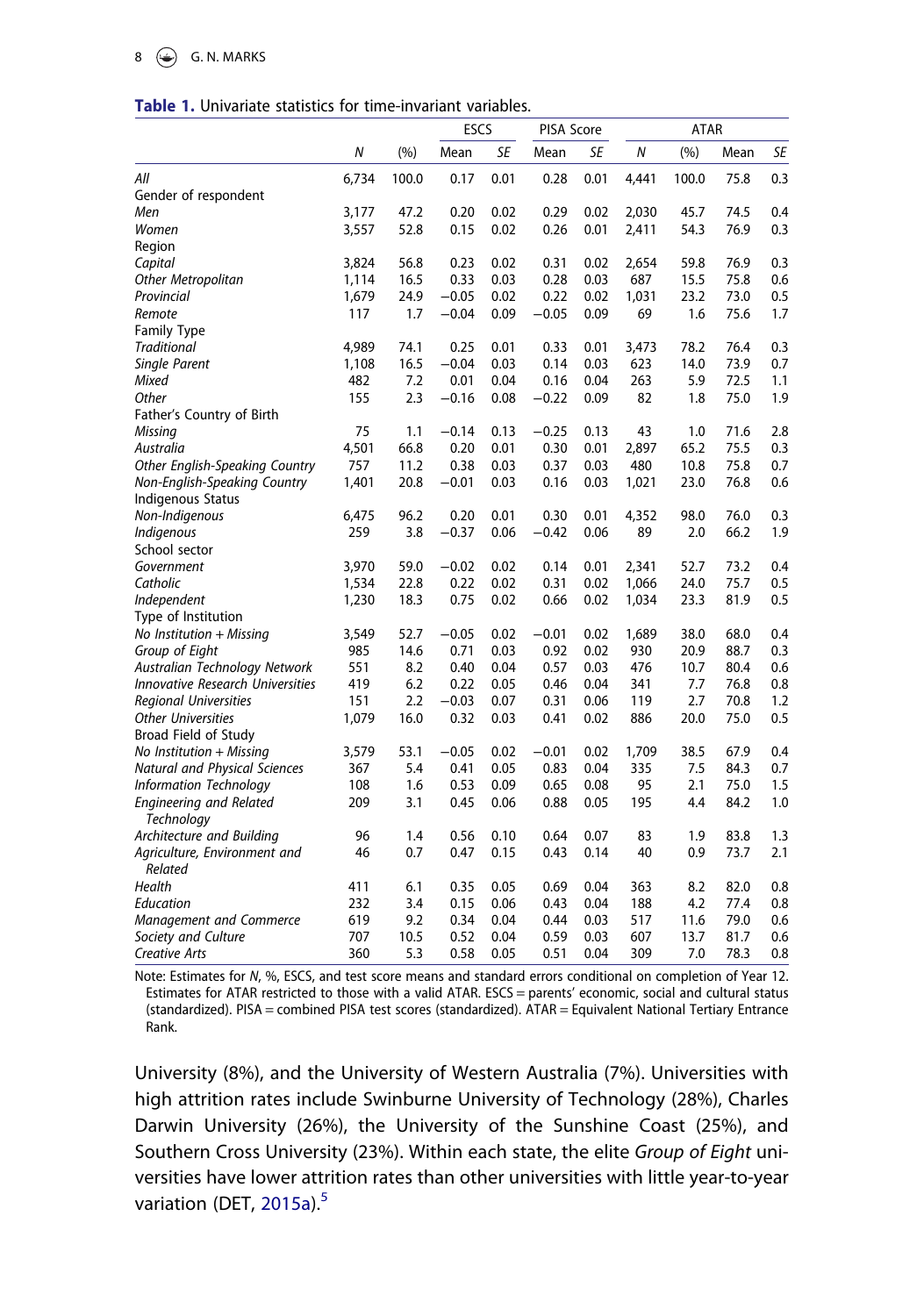Course attrition and completion also vary with field of study. Course attrition tended to be higher and completion lower in the broad fields of information technology (11% and 63%); agriculture, environmental, and related studies (11% and 67%); and society and culture (8% and 72%), compared to the broad fields of health (6% and 82%), architecture and building (6% and 79%), and the natural and physical sciences (6% and 78%; DET, 2015b, Table 1).

Students' tertiary entrance performance is strongly associated with attrition and completion. Cherastidtham et al. (2018, p. 22) show that the risk of course non-completion after 8 years is over 40% for students with ATARs below 60 but only about 20% for students with ATARs 90 or above. According to official statistics, only 2% of students with ATARs above 95 dropped out, and 95% completed their course. In contrast, the corresponding figures for students with ATARs between 50 and 59 were 16% and 56% (DET, 2015b, Table 1). Norton et al. (2018a, p. 3) found that students with ATARs below 60 were twice as likely to drop out of university than otherwise similar students with ATARs above 90.

### Materials and methods

#### **Data**

The data were generated from the Australian component of the 2003 Programme for International Student Assessment (PISA) study conducted by the OECD and the 2004 to 2013 Longitudinal Surveys of Australian Youth (LSAY) study that follows young Australians over 10 years, from their mid-teens to mid-twenties, as they move through school to further study, and work and become adults.

The PISA sample was constructed by randomly selecting 50 students from each school from a sample of schools designed to represent all states and school sectors. The sample comprised approximately 12,500 and is representative of 15-year-old school students in 2003. A little more than 70% of the 2003 PISA sample was in Year 10, 19% in Year 11, and 8% in Year 9 (Thomson et al., 2004, p. 77). Assessments in mathematical literacy, reading literacy, scientific literacy, and problem solving were administered in their schools to provide information on student achievement. Mathematics was the major domain, so all students were tested in mathematics, but only a proportion were tested in the minor domains of reading and science. Students also completed a background questionnaire about their families, educational and vocational plans, attitudes to school, and a range of other matters (Thomson et al., 2004). The 2003 PISA sample over-sampled Indigenous students. Of selected schools, all Indigenous students were invited to participate. The 2003 PISA sample included 815 Indigenous students (De Bortoli & Thomson, 2009, pp. 5–7).

The LSAY component of the 2003 cohort began with a follow-up telephone interview, during which students provided further information on their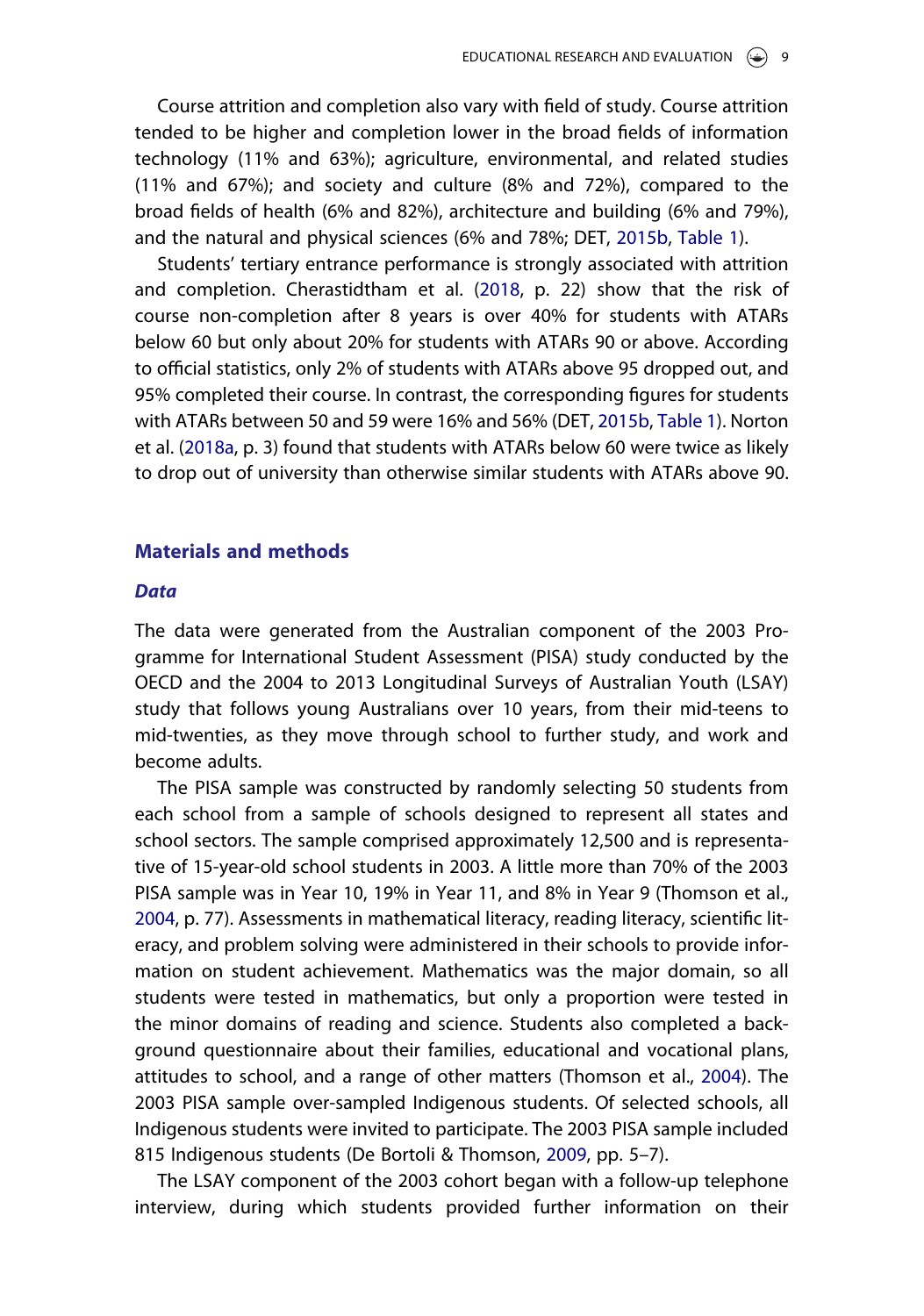schooling and work. There was sample attrition around 10% each year, which compounded over time, so that the sample size in the final 2013 wave was only 3,741, that is, only 36% of the original LSAY sample.<sup>6</sup> The impact of missing data is reduced by using generalized estimating equations (GEE), which is detailed below. Details on the LSAY 2003 cohort study including sample design and attrition are available (National Centre for Vocational Education Research [NCVER], 2020b). Weights were not used in the analysis since estimates from unweighted data have superior statistical properties (Winship & Radbill, 1994).

## **Measures**

Many of the measures used in this study were constructed from the derived variables already in the data set. The derived variables were constructed by staff at NCVER and detailed in a LSAY technical paper (NCVER, 2020a).

## Outcome variables

Questions on respondents' university course participation, attrition, and completion were asked every year between 2004 and 2013, although no respondent was enrolled at university before 2005.

Three measures of bachelor's degree status were constructed from the derived variable, which classified respondents' bachelor's degree (for that year) into one of four categories: "currently undertaking", "completed", "completed and undertaking further study", and "commenced but did not complete". Dichotomous variables were created for *currently undertaking a bachelor*'*s degree*, *commenced but did not complete*, and *completed a bachelor*'*s degree*. A lag variable was created so that attrition and completion status was ascertained only for students who were undertaking a bachelor's degree course in the previous year. Note that for a single year course completion cannot simply be the inverse of course attrition. This would only be the case if we had complete data across the entire time period.

## Predictor variables

The measure of *Socioeconomic Background* used was the OECD's constructed measure of economic, social and cultural status (ESCS). It is a combination of parental occupational status and educational attainment, and includes information on household possessions, educational resources, and cultural items. It was standardized to a mean of zero and a standard deviation of 1. Higher socioeconomic status is indicated by higher values.

The measurement of the sociodemographic variables gender, region, ethnicity (based on father's country of birth), and Indigenous status is apparent from Table 1. *Family type* comprised four categories: traditional, single parent, mixed, and "Other Family Type". "Traditional" is when the student lives in the same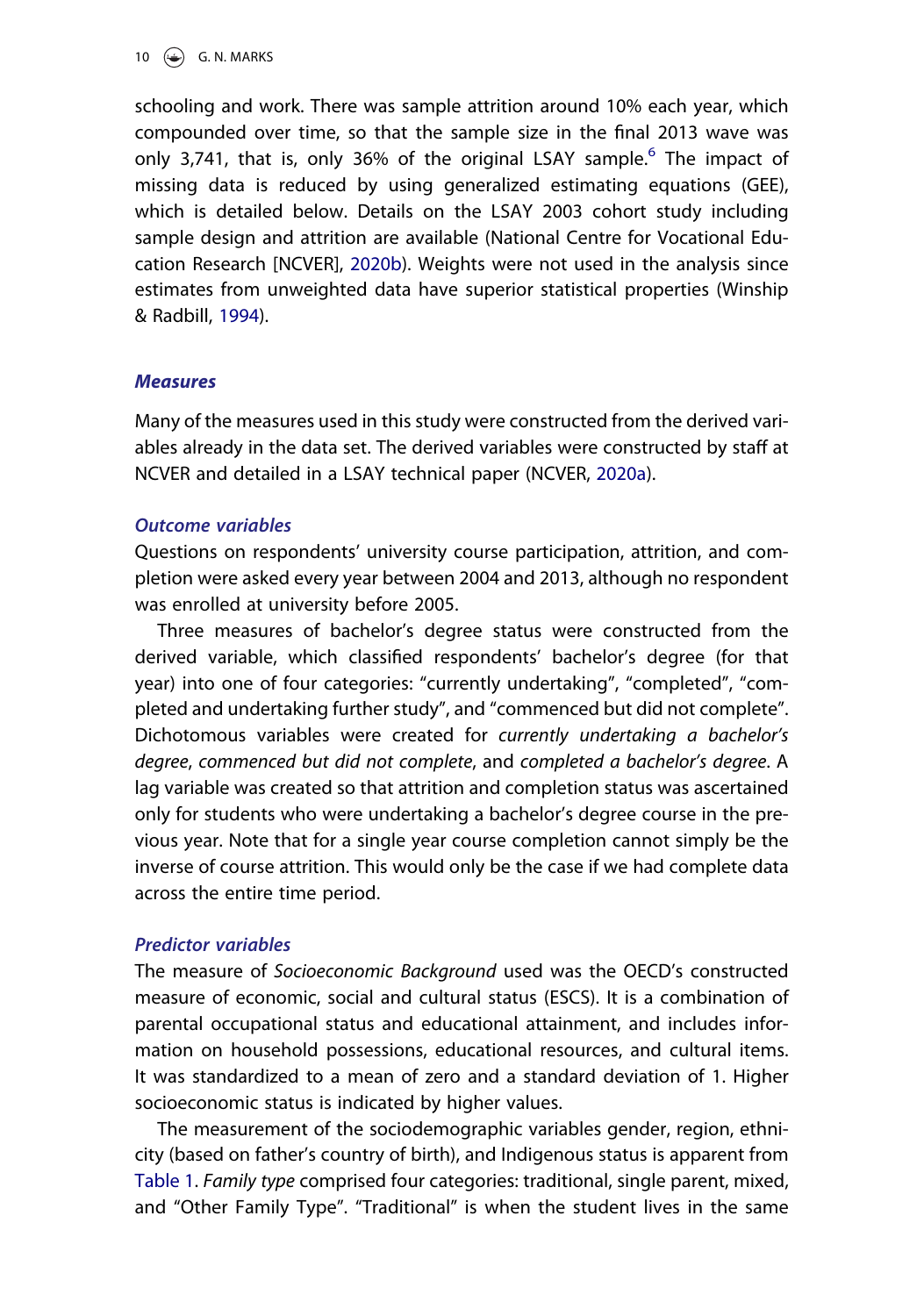household as both parents; "Single parent" includes both single-mother and single-father families; "mixed" comprises families where the student is living with a parent and a step-parent; and "other" is a residual group which includes students living with two step-parents of opposite sex, students living with one or more grandparents but no parent or step-parent, and students living with siblings but without parents, step-parents, or grandparents.

*School sector* was measured as a trichotomous variable that distinguished students who attended government, Catholic, and independent schools at the time of PISA testing.

*Students*' *test scores* were measured by combining students' non-missing scores in mathematics, reading, and science.

Students' *tertiary entrance scores* were obtained from self-reports in telephone interviews with participants in the 2005 to 2008 waves of the study. ATAR comprises percentiles ranging from 30 to 99.95. In analyses where ATAR is a predictor variable, it was centred at 75 and divided by 10 so a one-unit change is equivalent to a 10-rank difference.

In the LSAY data, educational institution was coded according to the schemas developed by the Australian Bureau of Statistics (ABS, 2001).<sup>7</sup> Institutions were then categorized into the four university groupings: Group of Eight, the Australian Technology Network, Innovative Research Universities, and Regional universities. Other universities were categorized as "Other".<sup>8</sup> Fields of study were measured by the two-digit Australian Standard Classification of Education (ABS, 2001) codes. This broad classification of field of study has been used in analyses of university participation and completion (DET, 2015b; Lim, 2015).

#### Data summaries

Table 1 presents the percentages for the time-invariant measures and the means and standard errors for socioeconomic background and combined PISA test score restricted to respondents that have completed Year 12 (6,734). The final group of columns presents the frequencies, percentages, and the ATAR means and standard errors restricted to respondents with a valid ATAR. The standard errors allow the reader to assess if the differences between groups are statistically significant.<sup>9</sup>

Table 2 presents summary statistics for time-variant measures. Table 2 shows substantial over-time changes in the cohorts' bachelor's degree status. Notably, the percentage enrolled in a bachelor's degree increased from 9% in 2005 peaking at 49% in 2008. This estimate is of respondents that had completed Year 12. Of all respondents the estimate is 43%, higher than Jerrim and Vignoles's (2015) estimate of 39% by age 20, but in accordance with Lim's (2015, p. 19) estimates. The percentage of the sample that had completed a bachelor's degree reached 57% in 2013, and the percentage "commenced but did not complete" was around 8%.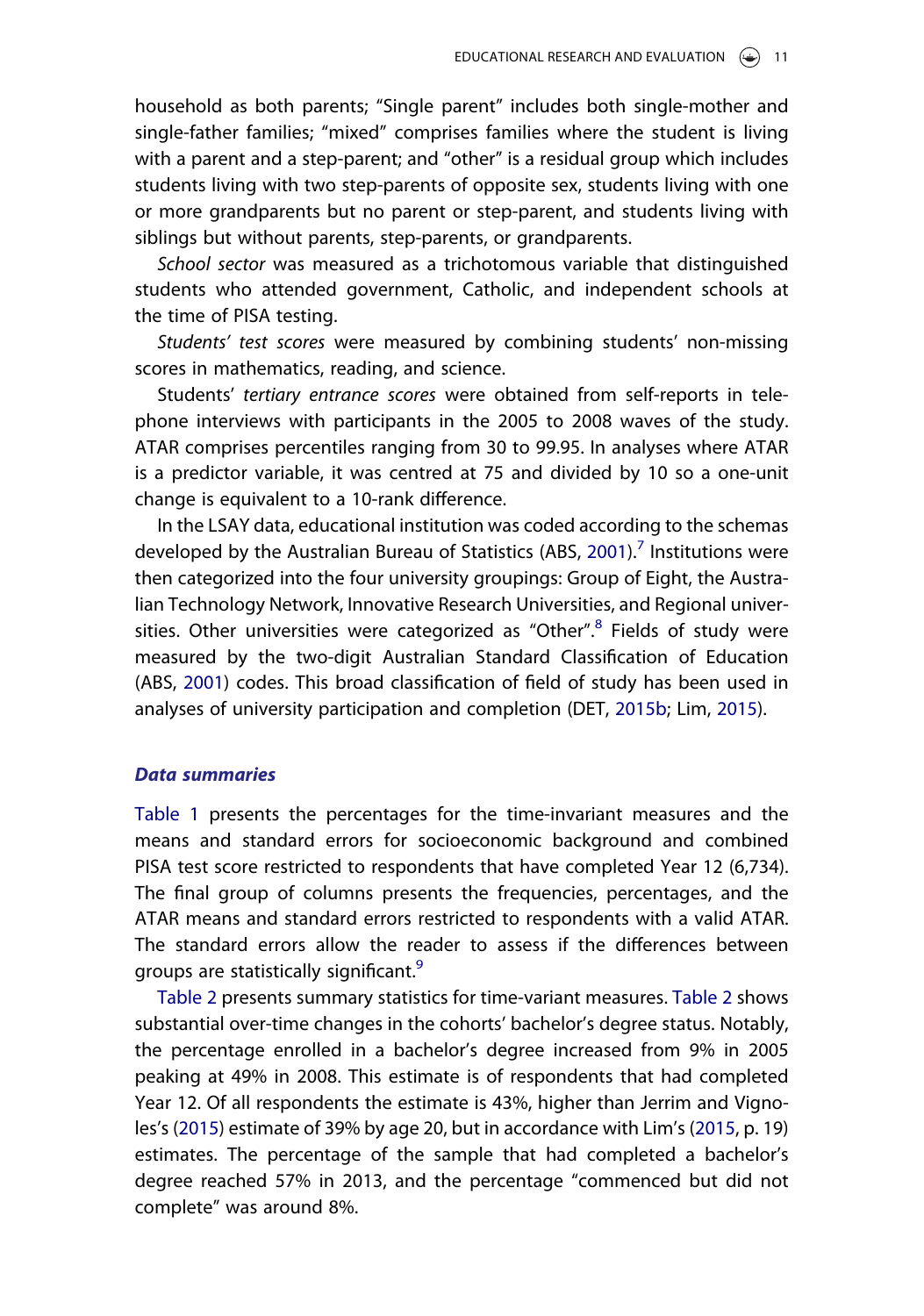### Table 2. Univariate statistics for time-variant variables.

|                               |       | 2004 |       | 2005 |       | 2006 |       | 2007 |       | 2008 |       | 2009 |       | 2010 |       | 2011 |       | 2012 |       | 2013 |  |
|-------------------------------|-------|------|-------|------|-------|------|-------|------|-------|------|-------|------|-------|------|-------|------|-------|------|-------|------|--|
| Variable                      | N     | Mean |       | Mean |       | Mean |       | Mean | N     | Mean | N     | Mean | N     | Mean | Ν     | Mean | N     | Mean | N     | Mean |  |
| Currently in Degree<br>Course | 6,683 | 0.00 | 6.692 | 0.09 | 6,436 | 0.38 | 5,694 | 0.48 | 5,244 | 0.49 | 4,762 | 0.39 | 4,292 | 0.25 | 3,909 | 0.16 | 3.514 | 0.10 | 3,343 | 0.07 |  |
| <b>Completed Degree</b>       | 6,683 | 0.00 | 6.692 | 0.00 | 6.436 | 0.00 | 5,694 | 0.01 | 5,244 | 0.04 | 4,762 | 0.17 | 4,292 | 0.33 | 3,909 | 0.44 | 3,514 | 0.52 | 3,343 | 0.57 |  |
| Did not Complete<br>Degree    | 6,683 | 0.00 | 6.692 | 0.01 | 6.436 | 0.04 | 5.694 | 0.06 | 5,244 | 0.07 | 4,762 | 0.08 | 4,292 | 0.08 | 3,909 | 0.09 | 3,514 | 0.09 | 3,343 | 0.08 |  |

Note: Proportions conditional on completion of Year 12.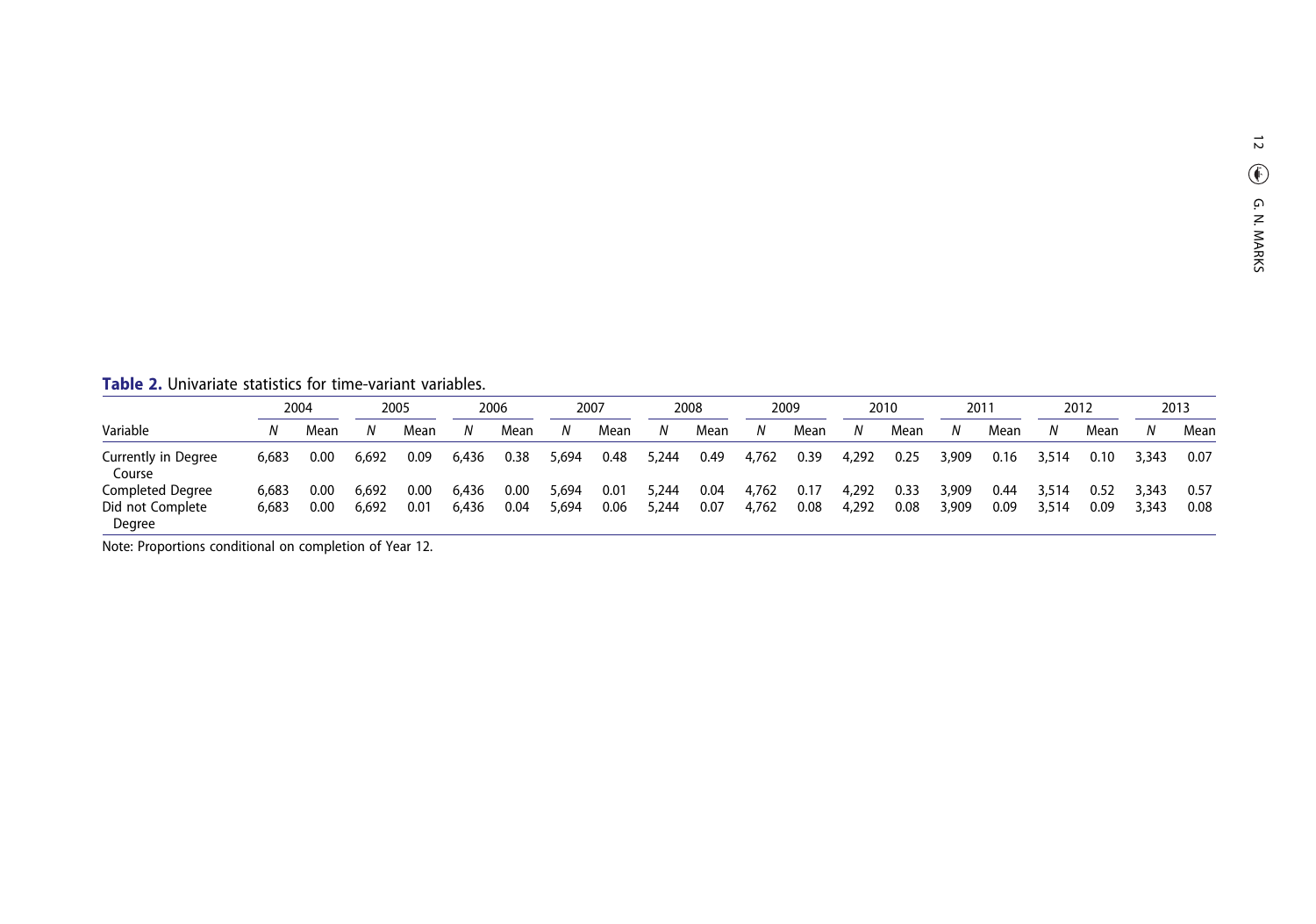#### **Methods**

Generalized estimating equations (GEE) are employed to investigate the effects of the predictor variables on respondents' university course participation, attrition, and completion. GEEs were introduced by Liang and Zeger (1986) and Zeger and Liang (1986) to analyse correlated data that otherwise could be modelled as a generalized linear model. GEE analysis is a type of random effects model. The main advantage of the GEE approach is that it maximizes the amount of data analysed. There is considerable attrition: Because of the variation in Year levels, respondents were "at risk" of participation, attrition, and completion in different calendar years, and approximately 10% of the sample delayed university entry. It can be understood as a regression analysis on respondent-year data with suitable adjustments for the clustering of observations among respondents without list-wise deletion of missing data. It reduces the amount of missing data by using the all available pairs method, in which all non-missing pairs are used in the estimation of parameters (Diggle et al., 2013, Chapter 13). Less technical discussions of GEEs are available (Ghisletta & Spini, 2004; Zorn, 2001).

The estimates from GEE analyses of continuous variables are interpreted in the same manner as coefficients obtained from ordinary least squares regression. For analysis of the dichotomous dependent variables – university participation, attrition, and completion – the distribution was specified as binominal and the link function as logit, so the coefficients are best interpreted as odds ratios which are the exponents of the coefficients.<sup>10</sup> A coefficient of zero translates to an odds ratio of 1. Odds ratios are a ratio of odds. For example, an odds ratio of 2 for men on university participation means that the odds of men participating *rather than not participating* at university is twice the corresponding odds for women. An odds ratio equal to (or close to) 1 signifies no (or little) effect of the variable concerned on the dependent variable. Odds ratios above 1 indicate an increased likelihood, and odds ratios less than 1 indicate a decreased likelihood.

The analyses of participation at university were conditional on having completed Year 12. The analyses of course attrition and completion were conditional on the enrolment in a university degree in the previous year.

The correlations of outcome variables within persons in longitudinal studies must be considered. The observations are not statistically independent, so the standard errors were adjusted. Statistical significance is indicated in the conventional way; the probability that the null hypothesis is true.

### Results and discussion

#### **Participation**

Table 3 presents the logit estimates for participating in a university degree course, conditional on having completed Year 12. SES has only small effects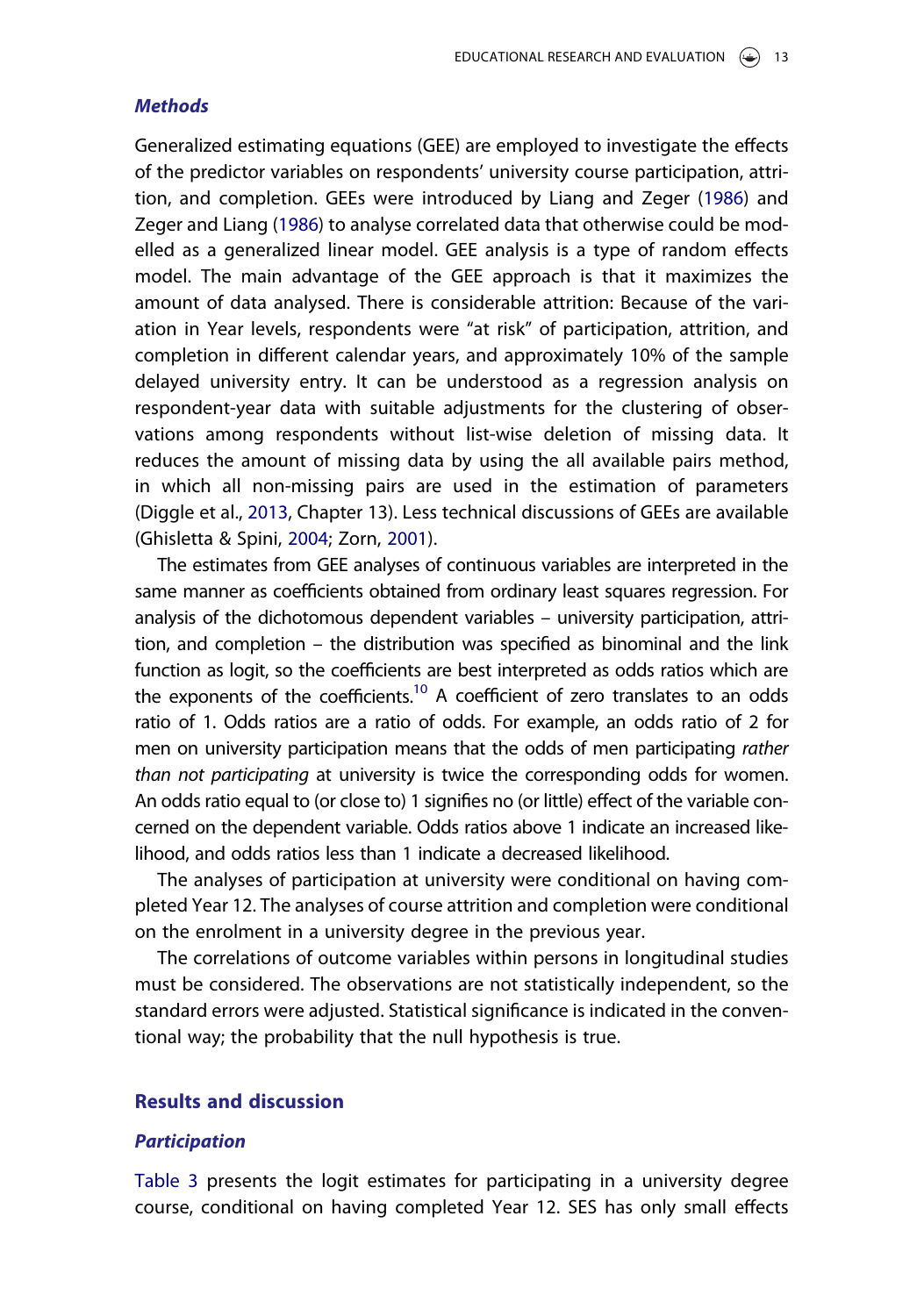#### $14 \quad \circledcirc$  G. N. MARKS

| Factor                                | Parameter              | Base        | +School     | + Test      |             |
|---------------------------------------|------------------------|-------------|-------------|-------------|-------------|
| (Reference Category)                  | (Unit of Measure)      | Model       | sector      | Sores       | $+ATAR$     |
|                                       | Intercept              | $-1.43$ *** | $-1.54$ *** | $-1.73$ *** | $-1.22$ *** |
| Socioeconomic Bkg.                    | ESCS (1 SD)            | $0.36***$   | $0.32***$   | $0.17***$   | $0.07***$   |
| Gender (Women)                        | Men                    | $-0.21$ *** | $-0.21$ *** | $-0.23$ *** | $-0.05+$    |
| Region                                | Other Urban            | $-0.10*$    | $-0.06$     | $-0.04$     | $-0.02$     |
| (Major Urban)                         | Regional               | $-0.12**$   | $-0.10**$   | $-0.09*$    | $-0.06$     |
|                                       | Remote                 | $-0.06$     | $-0.05$     | 0.09        | 0.06        |
| <b>Family Type</b>                    | Single Parent          | $-0.16$ *** | $-0.14$ **  | $-0.11*$    | $-0.01$     |
| (Traditional)                         | Mixed                  | $-0.25$ *** | $-0.23$ *** | $-0.19**$   | $-0.03$     |
|                                       | Other Family Type      | 0.03        | 0.04        | $0.18 +$    | 0.09        |
| Father's Country of Birth (Australia) | English-Speaking       | $-0.07$     | $-0.06$     | $-0.05$     | $-0.03$     |
|                                       | Non-English Speaking   | $0.36***$   | $0.37***$   | $0.41***$   | $0.18***$   |
| Indigenous Status<br>(Non-Indigenous) | Indigenous             | $-0.47$ *** | $-0.44$ *** | $-0.22*$    | 0.03        |
| School sector (Government)            | Catholic               |             | $0.16***$   | $0.14***$   | 0.02        |
|                                       | Independent            |             | $0.31***$   | $0.22***$   | 0.01        |
| Student                               | PISA test score (1 SD) |             |             | $0.52***$   | 0.03        |
| Performance                           | ATAR (10 ranks)        | ٠           | ٠           |             | $0.27***$   |

| Table 3. Influences on participation in a bachelor's degree course. |  |  |  |
|---------------------------------------------------------------------|--|--|--|
|                                                                     |  |  |  |

Note: Conditional on having completed Year 12. ESCS = parents' economic, social and cultural status.  $\frac{10.10}{p} > 0.05$ . \* 0.05  $p > 0.01$ . \* \* 0.01  $p > 0.001$ . \* \* \* p < 0.001.

on university participation. A 1-standard deviation increase in socioeconomic background increases the odds of university entry about 1.4 times, net of demographic factors and school sector. With the addition of PISA test score, the ESCS coefficient almost halves. The logits of 0.17 for SES and 0.52 for PISA indicate the relative magnitudes of their effects for a 1-standard deviation difference. A 1 standard deviation increase in ESCS increases the odds of participation 1.2 times. The comparable odds ratio for PISA test score is 1.7. So, PISA test score has much stronger effects on university entry than SES, which is more consistent with the second group of studies.

SES effects are substantially smaller with a high-stakes prior performance measure taken as close as possible prior to university entry (ATAR) compared with PISA test score at age 15. The addition of ATAR further reduces the logit coefficient for ESCS to 0.07. A 1-standard deviation difference in ESCS increases the odds of university participation only 1.07 times, net of ATAR. So socioeconomic background has a negligible effect on participation at university given students' ATAR. The coefficient of 0.07 may reflect students from self-employed backgrounds more likely not to go to university compared to other students with similar ATARs.

Unsurprisingly, ATAR is a strong predictor: A 10-rank increase in ATAR increases the odds of participation compared to non-participation 1.3 times, a 30-rank increase 2.2 times.

Differences in university entry by gender, region, family type, Indigenous status, and school type can all be attributed to differences in ATAR. Students with fathers born in non-English-speaking countries are more likely than other students to attend university when considering ATAR. That means that for a given ATAR, non-English-speaking background students are more likely to attend university.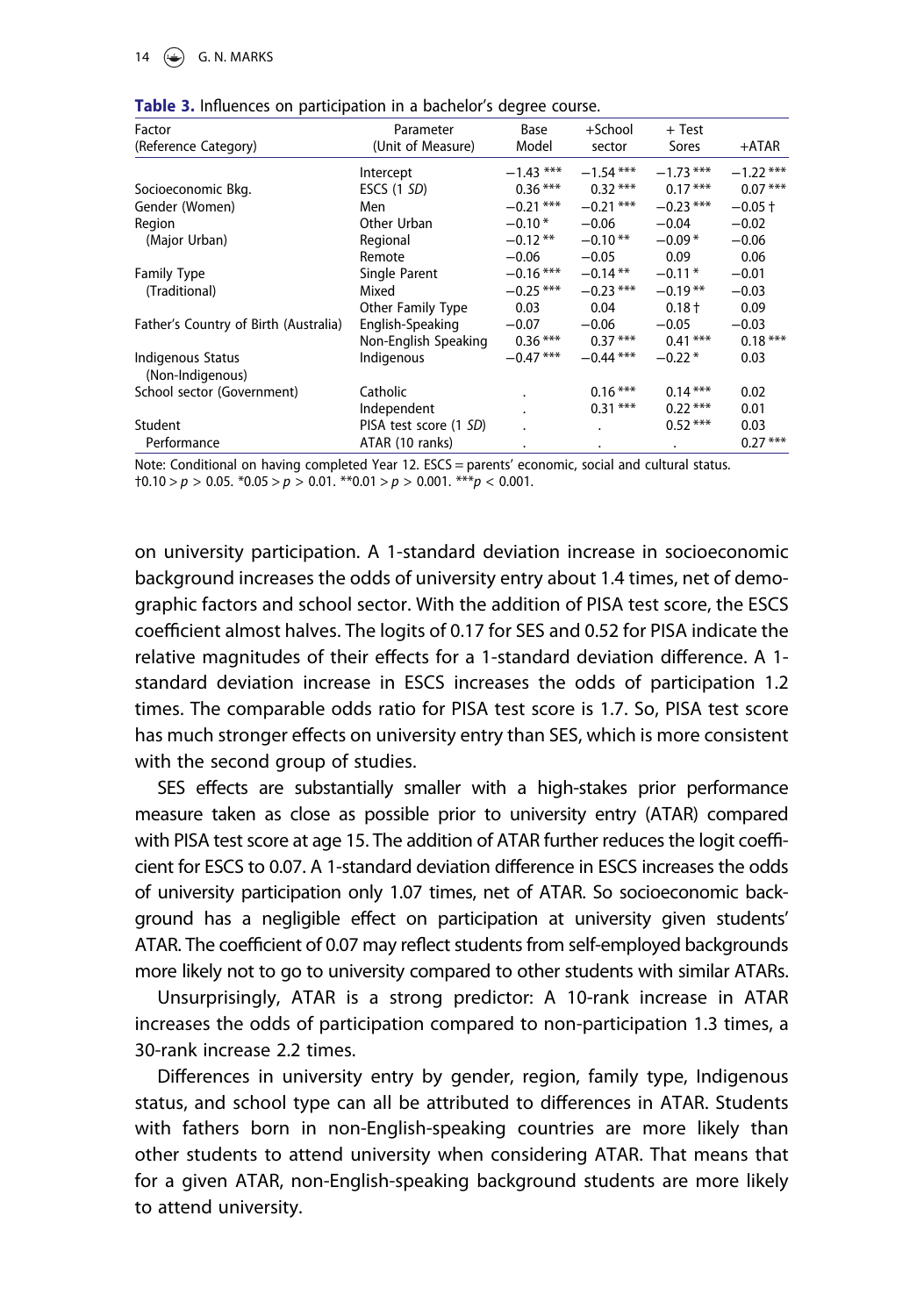### **Attrition**

The results of the analysis of attrition from university, conditional on enrolment in a students' first university degree course the previous year, are presented in Table 4. The effect of ESCS on course attrition is small with a logit of −0.12. With the addition of institution and broad field of study, the effect of ESCS halves and is not statistically significant.

In contrast, the strongest (negative) effect on attrition is ATAR: A 10-rank increase in ATAR reduces the odds of course attrition 1.3 times, a 30-rank increase 2.3 times. The effects of ATAR on attrition do not change with the addition of type of institution and broad field of study. Net of ATAR score, higher PISA scores are associated with a greater likelihood of attrition. This unexpected result for PISA test score may reflect high-scoring students deciding to drop the course they initially enrolled in and students with lower PISA scores less likely to do so.<sup>11</sup>

Young men are more likely to discontinue their university studies, and this gender difference cannot be attributed to lower ATARs. The gender difference moves out of conventional levels of statistical significance with the addition of institution and field of study.

| Factor                             | Parameter                                      | Base        | $+$ Test    |            | $+$ Univ/  |
|------------------------------------|------------------------------------------------|-------------|-------------|------------|------------|
| (Reference Category)               | (Unit of Measure)                              | Model       | Sores       | $+ ATAR$   | Field      |
|                                    | Intercept                                      | $-2.47$ *** | $-2.36***$  | $-2.59***$ | $-2.50***$ |
| Socioeconomic Bkg.                 | ESCS (1 SD)                                    | $-0.17***$  | $-0.14**$   | $-0.12*$   | $-0.06$    |
| Gender (Women)                     | Men                                            | $0.18*$     | $0.21*$     | $0.21*$    | $0.21 +$   |
| Region                             | Other Urban                                    | $-0.09$     | $-0.11$     | $-0.17$    | $-0.16$    |
| (Major Urban)                      | Regional                                       | 0.00        | $-0.01$     | $-0.14$    | $-0.33*$   |
|                                    | Remote                                         | 0.27        | 0.20        | $-0.26$    | $-0.31$    |
| <b>Family Type</b>                 | Single Parent                                  | $0.23*$     | $0.23*$     | 0.14       | 0.09       |
| (Traditional)                      | Mixed                                          | 0.14        | 0.13        | 0.04       | 0.01       |
|                                    | Other Family Type                              | $0.79***$   | $0.73***$   | $0.78**$   | $0.93***$  |
| Father's Country of Birth          | English-Speaking                               | $-0.09$     | $-0.08$     | $-0.08$    | $-0.24$    |
| (Australia)                        | Non-English Speaking                           | $-0.63***$  | $-0.66$ *** | $-0.54***$ | $-0.44**$  |
| Indigenous (Non-Indig.)            | Indigenous                                     | $0.58*$     | $0.52*$     | $0.49 +$   | $0.47 +$   |
| School sector (Government)         | Catholic                                       | $-0.30**$   | $-0.30**$   | $-0.17$    | $-0.14$    |
|                                    | Independent                                    | $-0.33**$   | $-0.31**$   | $-0.14$    | $-0.20$    |
| Student                            | PISA test score (1 SD)                         |             | $-0.19***$  | $0.17*$    | $0.22**$   |
| Performance                        | ATAR(10 ranks)                                 |             |             | $-0.32***$ | $-0.36***$ |
| University                         | Aust. Technology Network (ATN)                 |             |             |            | 0.16       |
| Group                              | Innovative Research Uni. (IRU)                 |             |             |            | $0.42*$    |
| (Group of Eight)                   | <b>Regional Universities</b>                   |             |             |            | 0.39       |
|                                    | Other                                          |             |             |            | $-0.01$    |
| Broad Field of Study               | Information Technology                         |             |             |            | 0.26       |
| (Natural and Physical<br>Sciences) | <b>Engineering and Related</b><br>Technologies |             |             |            | $-0.16$    |
|                                    | Architecture and Building                      |             |             |            | $-0.07$    |
|                                    | Agriculture, Environmental and<br>Relat.       |             |             |            | 0.30       |
|                                    | Health                                         |             |             |            | $-0.47*$   |
|                                    | Education                                      |             |             |            | $-0.05$    |
|                                    | Management and Commerce                        |             |             |            | $-0.29$    |
|                                    | Society and Culture                            |             |             |            | $-0.14$    |
|                                    | <b>Creative Arts</b>                           |             |             |            | $-0.02$    |

Table 4. Influences on dropping out (attrition).

Note: Conditional on having commenced a degree. ESCS = parents' economic, social and cultural status.  $\frac{10.10}{p} > 0.05$ . \* 0.05  $\ge p > 0.01$ . \* \* 0.01  $\ge p > 0.001$ . \* \* \* p < 0.001.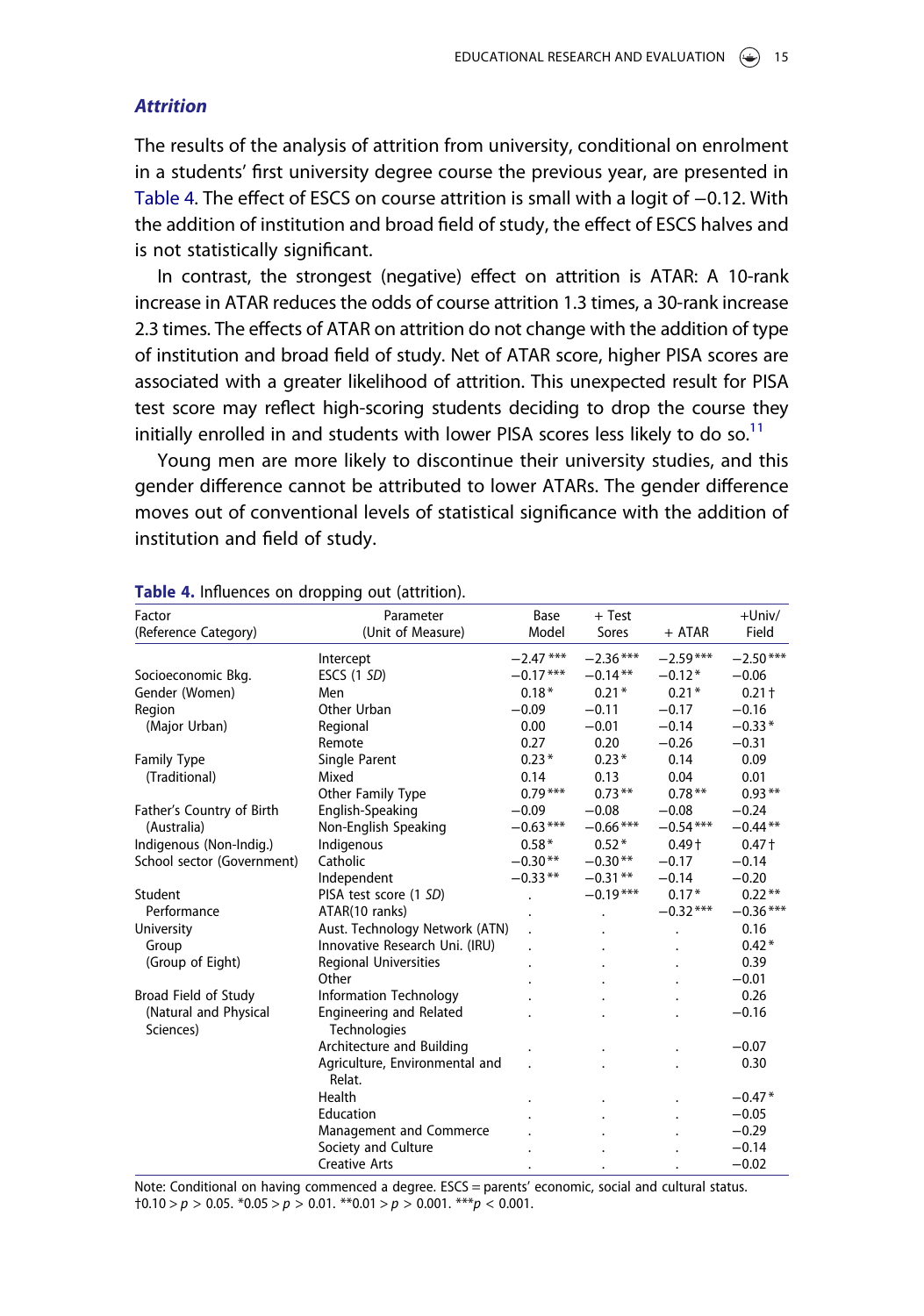There are no differences associated with region in the initial models. However, when controlling for type of institution and broad field of study, students from regional areas are less likely to discontinue university study.

Students with a father born in a non-English-speaking country are substantially less likely to discontinue their course, and this effect is only marginally accounted for by ATAR, type of institution, and field of study. In the final model, the odds of this group discontinuing university study is 1.6 times less than the comparable odds for students with Australian-born fathers.

The greater propensity of students from single-parent families, Indigenous students, and students that attended government schools to discontinue university study are accounted for by ATAR.

Students attending universities belonging to the Innovative Research University group show higher levels of attrition than students attending one of the Group of Eight universities: The odds of such students dropping out is about 1.5 times the comparable odds of students at Group of Eight universities. There is no difference in attrition for the Australian Technology Network, Regional Universities, and Other types compared to Group of Eight Universities, net of ATAR. Of the broad fields of study, only "health" shows significantly lower attrition than "Natural and Physical Sciences".

### Completion

Course completion is unrelated to SES. The ESCS coefficient is not statistically significant in any of the four models (Table 5). The effect of ATAR on course completion is not particularly strong with the odds of degree completion increasing 1.05 times for every 10-percentile increment in ATAR. So, even a difference of 30 ATARs would increase the odds of course completion only 1.16 times. There is no significant effect for PISA test scores in the second model, but it has a small significant negative effect controlling for ATAR. A 1-standard deviation increase in PISA test score reduces the odds of course completion 1.07 times, net of ATAR and other factors in the last two models. Again, this counter-intuitive result is likely to reflect those students with high PISA scores having secured a university place wishing to pursue another course or do something else entirely.

There are no effects for language background, Indigenous status, and school sector on completion in any of the four models. Young men are less likely to complete their course than young women with an odds ratio of about 1.2. This difference is not accounted for by ATARs, institution, and field of study. There are statistically significant positive effects for "other urban" region on course completion, which is not accounted for by ATAR, university type, or field of study. The negative relationship between coming from a singleparent family and course completion disappears when considering ATAR.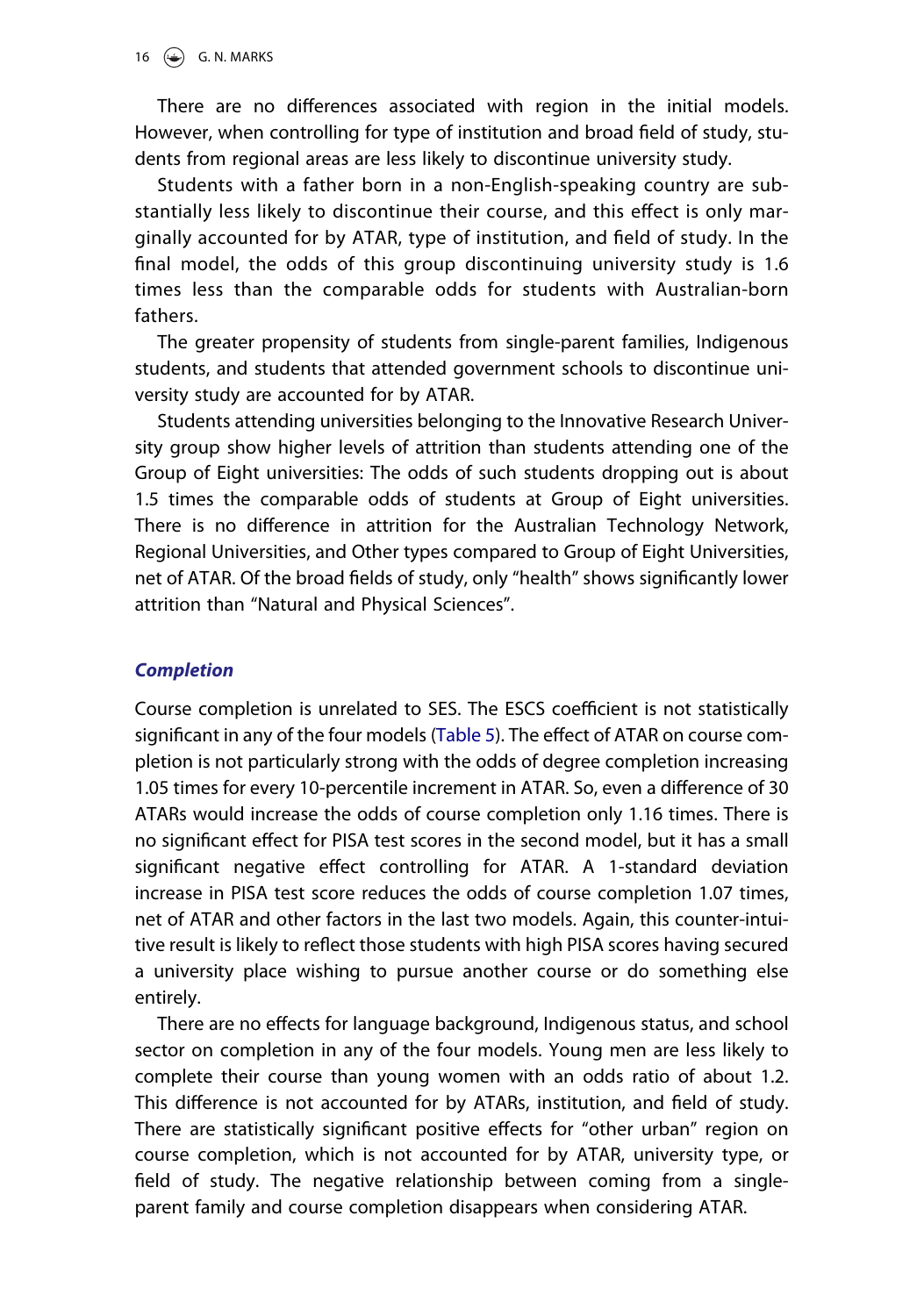| Field<br>$-1.46***$<br>$-0.01$<br>$-0.12***$ |
|----------------------------------------------|
|                                              |
|                                              |
|                                              |
|                                              |
| $0.12***$                                    |
| $0.14***$                                    |
| $-0.14$                                      |
| $-0.06$                                      |
| $-0.04$                                      |
| $-0.30*$                                     |
| 0.06                                         |
| 0.03                                         |
| $-0.13$                                      |
| 0.02                                         |
| 0.01                                         |
| $-0.07*$                                     |
| $0.09***$                                    |
| 0.02                                         |
| $-0.08$                                      |
| $-0.19 +$                                    |
| $0.09*$                                      |
| $-0.24 +$                                    |
| $-0.14*$                                     |
| 0.13                                         |
| $-0.08$                                      |
| $0.13*$                                      |
| $-0.01$                                      |
| 0.01                                         |
| $-0.04$                                      |
| $0.24***$                                    |
|                                              |

Table 5. Influences on completion of a bachelor's degree course.

Note: Conditional on having commenced a degree. ESCS = parents' economic, social and cultural status.  $\frac{10.10}{p} > 0.05$ . \* 0.05  $\frac{10.05}{p} > 0.01$ . \* \* 0.01  $\frac{10.001}{p} < 0.001$ . \* \* \* p  $\frac{10.001}{p}$ 

Degree completion is marginally higher in universities defined as "other" compared to Group of Eight universities (odds ratio  $\approx$  1.1). There are no significant differences in completion for the other types of institutions compared to the Group of Eight. There are some differences with broad field of study. Course completion is significantly lower for "Information Technology" and "Engineering", and higher for "Health" and the "Creative Arts" compared to the "Natural and Physical Sciences". Only the negative effect for "Information Technology" and the positive effect for "Creative Arts" are sizable with odds ratios around 1.3.

### **Limitations**

One limitation of this study is that although ESCS comprises of many items, it does not include comprehensive and accurate measures of income and wealth. Rutkowski and Rutkowski (2013) pointed out that the PISA home possessions index which purportedly measures wealth is problematic. Income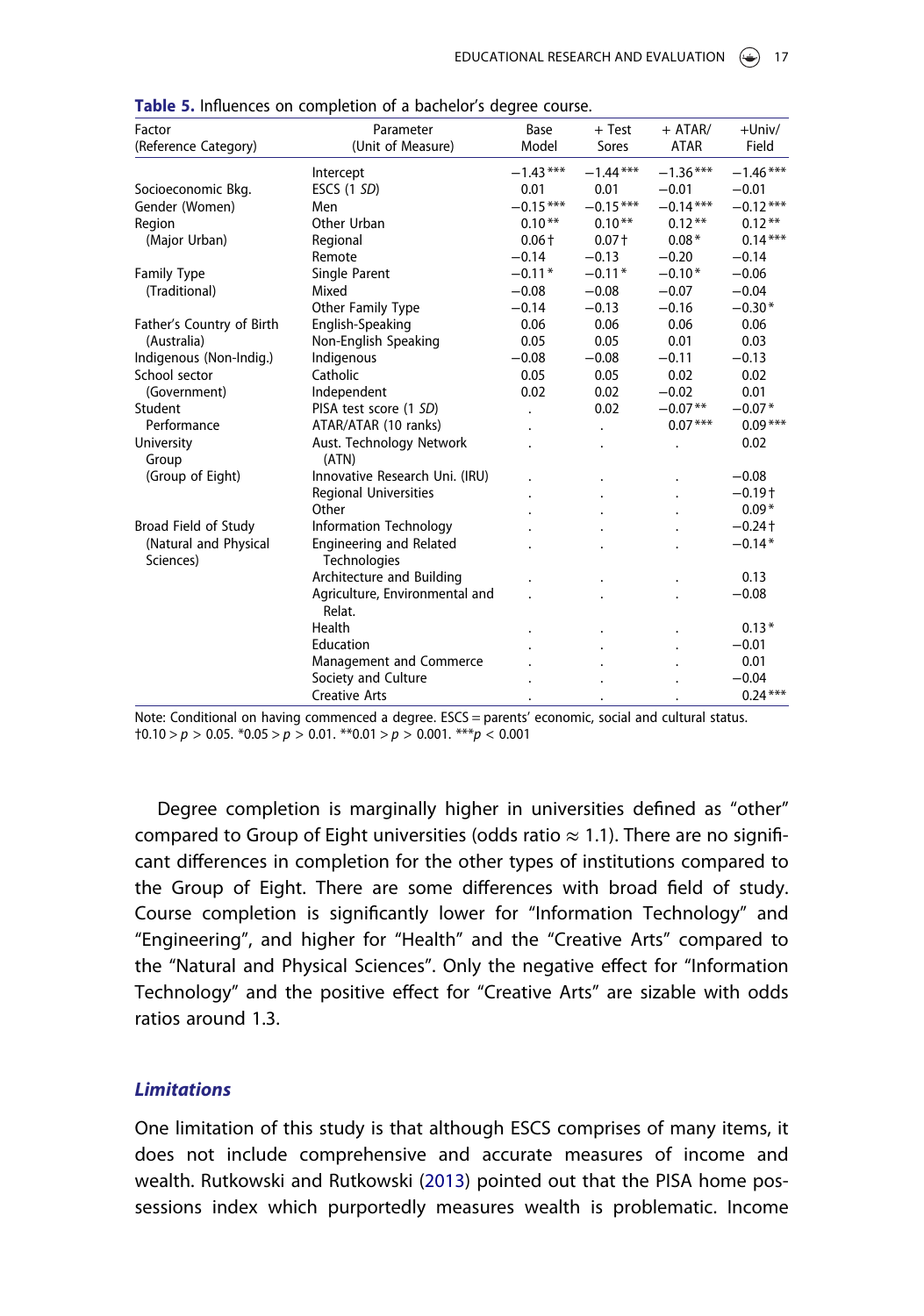and wealth are important theoretically. It is plausible that students from lowincome or poor households are less likely to pursue university studies than academically comparable richer and wealthier students. However, according to the Household Income and Labour Dynamics of Australia (HILDA) household panel, a carefully constructed measure of income has no effects on university entry in Australia, in contrast to parental education and labour force status (Dockery et al., 2016). The effect of income in other countries (possibly not including the US) net of prior performance tends to be small (Anders, 2012; Corak et al., 2003; Reisel, 2011). The Australia Higher Education Contribution Scheme (HECS) effectively removes the upfront costs of university education since repayment of course fees is postponed until reasonably well-paid employment is secured (Chapman & Ryan, 2005). Therefore, family income and probably wealth are less important than may be the case with upfront university fees. However, accurate measures of, at least, family income, possibly through taxation records, would be an important addition to the Longitudinal Surveys of Australian Youth data. It may settle the issue of whether academically able students from poorer background are unable to pursue university studies.

There are other aspects of SES not included in the ESCS measure. Karmel and Lim (2013) pointed out that different social groups are likely to have different values and tastes. For example, students from trade or vocational backgrounds are more likely to decide to opt for vocational training than go to university compared to white collar background students with comparable university entrance scores. It would be a rational decision given that there would be resources and networks available to pursue a career in trade. Karmel and Lim (2013) argued that because social groups often have different values and tastes, equality of outcomes is not a viable goal whereas equality of opportunity is.

Another limitation is the absence of measure of student performance while at university, such as GPA as in the US. A measure of performance while at university would be useful in the study of course attrition and completion. The Australian equivalent of the college GPA is weighted average mark (WAM). However, WAMs are imperfect since they do not adjust for course difficultly, its entrance requirements, year of course, or the general proficiencies of course participants. That said, the addition of WAMs to the LSAY data would have been useful for these analyses.

Population data would provide a far better understanding of university participation and course completion than data from sample surveys. Population data comprise many more students from disadvantaged groups that policymakers are most interested in. Attrition is very much reduced. Such data would provide accurate and ongoing information on the major influences on university entrance and course completion, which could be easily disaggregated by sociodemographic group, institution, and course providing far more robust results than those obtained from longitudinal surveys. It is already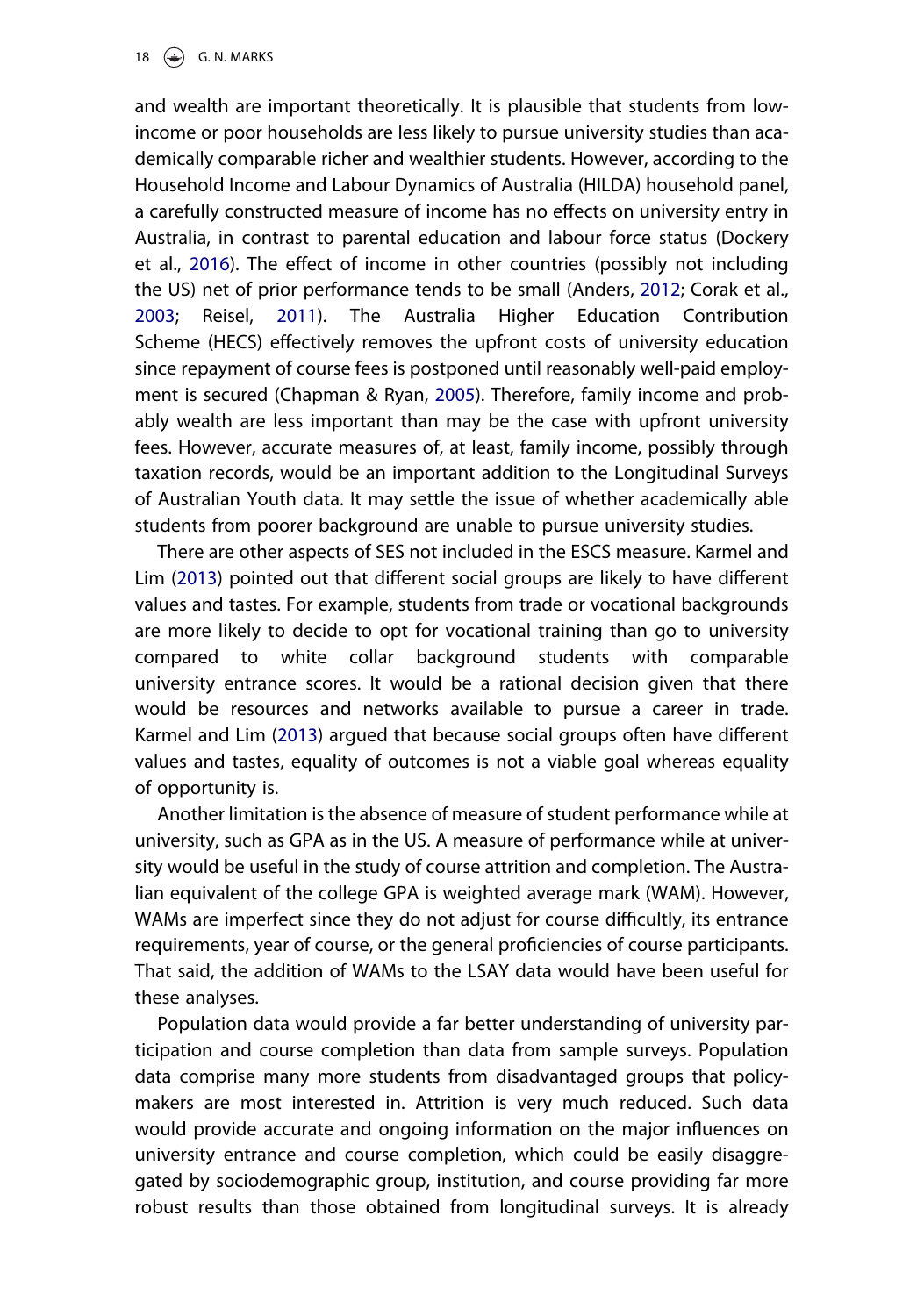theoretically possible to link the data on secondary students, university students, and income through taxation records.

### Conclusion

It is clear from these analyses that in Australia, SES does not have strong effects on university entry, and course attrition and completion. The strong focus on socioeconomic background by many researchers, higher education bureaucrats, and commentators is misplaced. Net of prior performance, socioeconomic background has only a small effect on university participation, negligible effects on attrition, and no effects on completion. These conclusions apply to the Australian context. In other contexts where there are sizable upfront fees, private universities, or where university admission includes non-academic criteria, SES effects may be larger.

Differences in the university career by region, family type, Indigenous status, and school sector can be simply attributed to differences in university entrance performance (ATAR). So, initiatives and policies designed to increase the percentage of disadvantaged groups that hold university degrees need to be implemented well before university entry. Similarly, the large differences in attrition and course completion by institution and field of study reported in Department of Education (2014, 2015) publications are much smaller or disappear, net of ATAR. So, institutional and field of study differences in attrition and completion do not exist because of differences in the provision of services to students or pastoral care but because of differences in the academic mix of students.

The clear implication of this study for Australia is that policies aiming to increase participation and university course completion should focus on student performance in secondary school rather than students' socioeconomic and demographic characteristics.

### **Notes**

- 1. ATAR is a percentile ranking ranging from 30 to 99.95. All students with ranks 30 or below are assigned a rank of 30. The ranking is based on students' performance in the last year(s) of secondary school adjusted for differences in the academic profiles of students taking easier and more difficult subjects.
- 2. Author's calculation.
- 3. This claim is not true since only about 13% of the variance PISA test scores can be attributed to the OECD's comprehensive SES measure, ESCS (OECD, 2019, p. 17).
- 4. For example, at present, entry to Victoria University, Federation University, and the University of Divinity does not require an Australian Tertiary Admissions Rank (https:// universityreviews.com.au/atar-course-entry-scores). In addition, there are courses in other universities at which admission is not based solely on tertiary entrance rank, for example, art and the performing arts.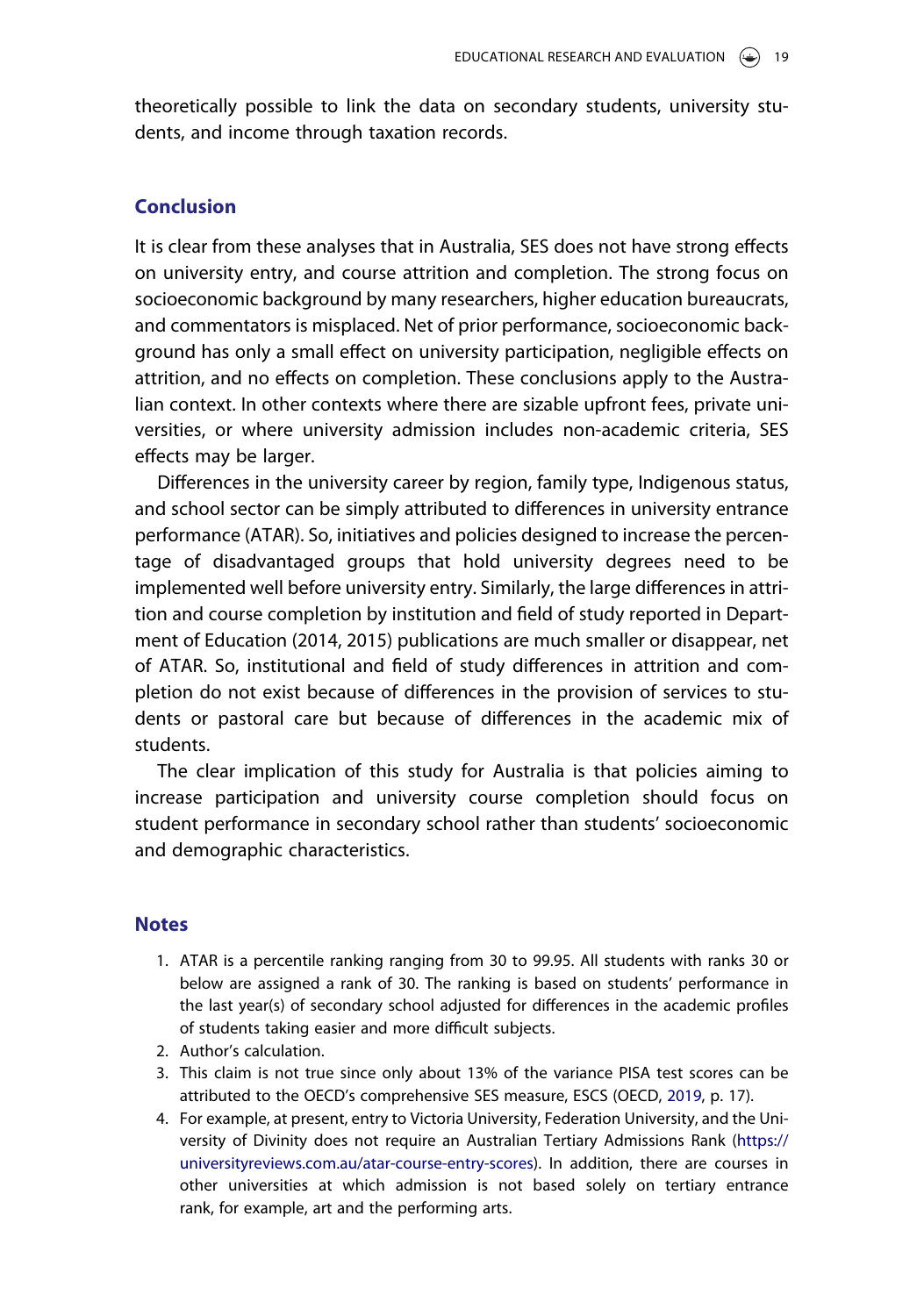- $20 \quad \circledcirc$  G. N. MARKS
	- 5. These attrition rates are based on a match process using universities' student identification number and the Commonwealth Higher Education Student Support Number (CHESSN). This provides a more accurate calculation of attrition as it identifies students at either the same or a different higher education institution (DET, 2015a).
	- 6. The data analysed for this paper are available from Australian Data Archive (https:// www.ada.edu.au/longitudinal/home).
	- 7. The coding schemas can be found at http://www.lsay.edu.au/publications/2225.html
	- 8. Universities Australia details the grouping of individual universities into the four networks (http://www.australianuniversities.com.au/directory/group-of-eight/).
	- 9. A rough rule of thumb is: If the values of the mean plus or minus twice the standard error for two groups do not overlap, then the difference is statistically significant.
	- 10. The odd ratios are the ratio of two odds. They are calculated as simply the exponent of estimates. Odds ratio =  $e^{b_k}$  or odds ratio =  $\exp{(b_k)}$ .
	- 11. These unexpected results for PISA test score controlling for ATAR in the attrition and completion analyses are not due to multicollinearity. In these data, ATAR and PISA score correlate at 0.58, and in the tests for multicollinearity the variance inflation factors are well below 10 and the lowest tolerance is a healthy 0.65.

### Disclosure statement

No potential conflict of interest was reported by the author.

### Notes on contributor

Gary N. Marks is an honorary principal fellow in the Department of Sociology, Social and Political Sciences at the University of Melbourne. He has publications in four main areas: educational outcomes (student achievement, university entrance performance, school completion, and early school leaving); labour market outcomes (e.g., employment, unemployment, occupational attainment, occupational mobility, income, and wealth); social outcomes (e.g., well-being, leaving home, and family formation); and political outcomes (voting behaviour). His work has a particular emphasis on changes over time and crossnational differences in social stratification, social inequality, and the contribution of genetics to educational and socioeconomic outcomes.

### **References**

- Alon, S. (2009). The evolution of class inequality in higher education: Competition, exclusion, and adaptation. *American Sociological Review*, *74*(5), 731–755. https://doi.org/10.1177/ 000312240907400503
- Anders, J. (2012). The link between household income, university applications and university attendance. *Fiscal Studies*, *33*(2), 185–210. https://doi.org/10.1111/j.1475-5890.2012.00158.x
- Attewell, P., Heil, S., & Reisel, L. (2011). Competing explanations of undergraduate noncompletion. *American Educational Research Journal*, *48*(3), 536–559. https://doi.org/10.3102/ 0002831210392018
- Australian Bureau of Statistics. (2001). *Australian Standard Classi*fi*cation of Education (ASCED)* (Cat No. 1272.0).
- Belley, P., & Lochner, L. (2007). The changing role of family income and ability in determining educational achievement. *Journal of Human Capital*, *1*(1), 37–89. https://doi.org/10.1086/ 524674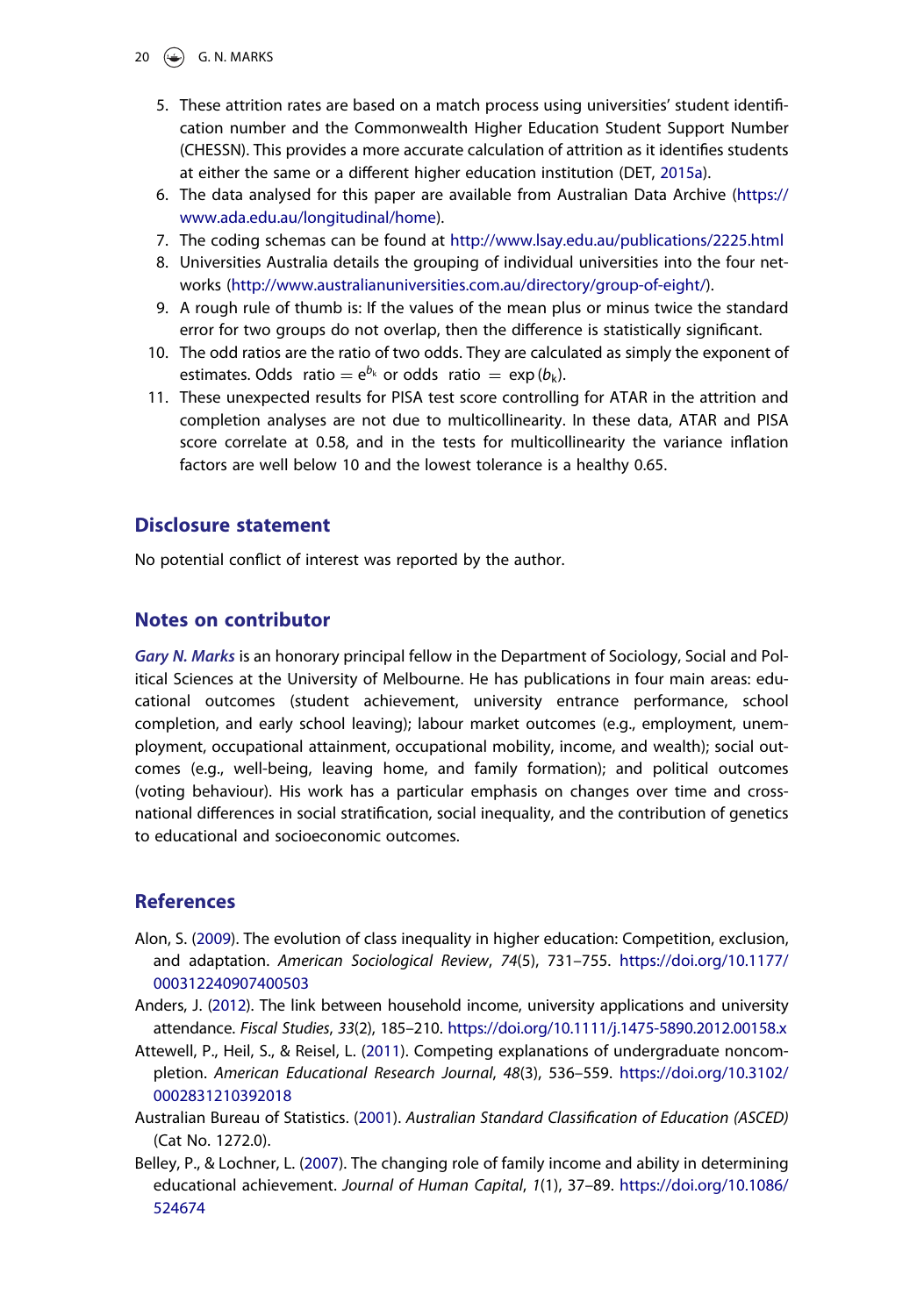- Cameron, S. V., & Heckman, J. J. (2001). The dynamics of educational attainments for black, Hispanic, and white males. *Journal of Political Economy*, *109*(3), 455–499. https://doi.org/ 10.1086/321014
- Cardak, B. A., & Ryan, C. (2009). Participation in higher education in Australia: Equity and access. *Economic Record*, *85*(271), 433–448. https://doi.org/10.1111/j.1475-4932.2009. 00570.x
- Chapman, B., & Ryan, C. (2005). The access implications of income-contingent charges for higher education: Lessons from Australia. *Economics of Education Review*, *24*(5), 491–512. https://doi.org/10.1016/j.econedurev.2004.08.009
- Cherastidtham, I., & Norton, A., & Mackey, W. (2018). *University attrition: What helps and what hinders university completion?* (Grattan Institute Background Paper No. 2018-08). Grattan Institute. https://grattan.edu.au/wp-content/uploads/2018/04/University-attritionbackground.pdf
- Chesters, J. (2019). Alleviating or exacerbating disadvantage: Does school attended mediate the association between family background and educational attainment? *Journal of Education Policy*, *34*(3), 331–350. https://doi.org/10.1080/02680939.2018.1488001
- Chesters, J., & Watson, L. (2013). Understanding the persistence of inequality in higher education: Evidence from Australia. *Journal of Education Policy*, *28*(2), 198–215. https://doi.org/ 10.1080/02680939.2012.694481
- Chowdry, H., Crawford, C., Dearden, L., Goodman, A., & Vignoles, A. (2013). Widening participation in higher education: Analysis using linked administrative data. *Journal of the Royal Statistical Society: Series A (Statistics in Society)*, *176*(2), 431–457. https://doi.org/10.1111/j. 1467-985X.2012.01043.x
- Corak, M., Lipps, G., & Zhao, J. (2003). *Family income and participation in post-secondary education* (Analytical Studies Branch Research Paper Series No. 210). Statistics Canada.
- Czarnecki, K. (2018). Less inequality through universal access? Socioeconomic background of tertiary entrants in Australia after the expansion of university participation. *Higher Education*, *76*(3), 501–518. https://doi.org/10.1007/s10734-017-0222-1
- De Bortoli, L., & Thomson, S. (2009). *The achievement of Australia*'*s Indigenous students in PISA 2000*–*2006*. Australian Council for Education Research.
- Department of Education and Training. (2015a). *2014 Appendix 4: Attrition, success and retention*. https://docs.education.gov.au/node/38149
- Department of Education and Training. (2015b). *Completion rates of domestic bachelor students* – *A cohort analysis, 2005-2013*. https://docs.education.gov.au/system/files/doc/ other/cohortanalysis2005-2013.pdf
- Diggle, P. J., Heagerty, P., Liang, K.-Y., & Zeger, S. L. (2013). *Analysis of longitudinal data* (2nd ed.). Oxford University Press.
- Dockery, A. M., Seymour, R., & Koshy, P. (2016). Promoting low socio-economic participation in higher education: A comparison of area-based and individual measures. *Studies in Higher Education*, *41*(9), 1692–1714. https://doi.org/10.1080/03075079.2015.1020777
- Edwards, D., & McMillan, J. (2015). *Completing university in a growing sector: Is equity an issue?* Australian Council for Educational Research. https://research.acer.edu.au/higher\_ education/43
- Gemici, S., Lim, P., & Karmel, T. (2014). Can school characteristics influence university entrance scores? *Australian Economic Review*, *47*(1), 86–99. https://doi.org/10.1111/1467-8462.12057
- Ghisletta, P., & Spini, D. (2004). An introduction to generalized estimating equations and an application to assess selectivity effects in a longitudinal study on very old individuals. *Journal of Educational and Behavioral Statistics*, *29*(4), 421–437. https://doi.org/10.3102/ 10769986029004421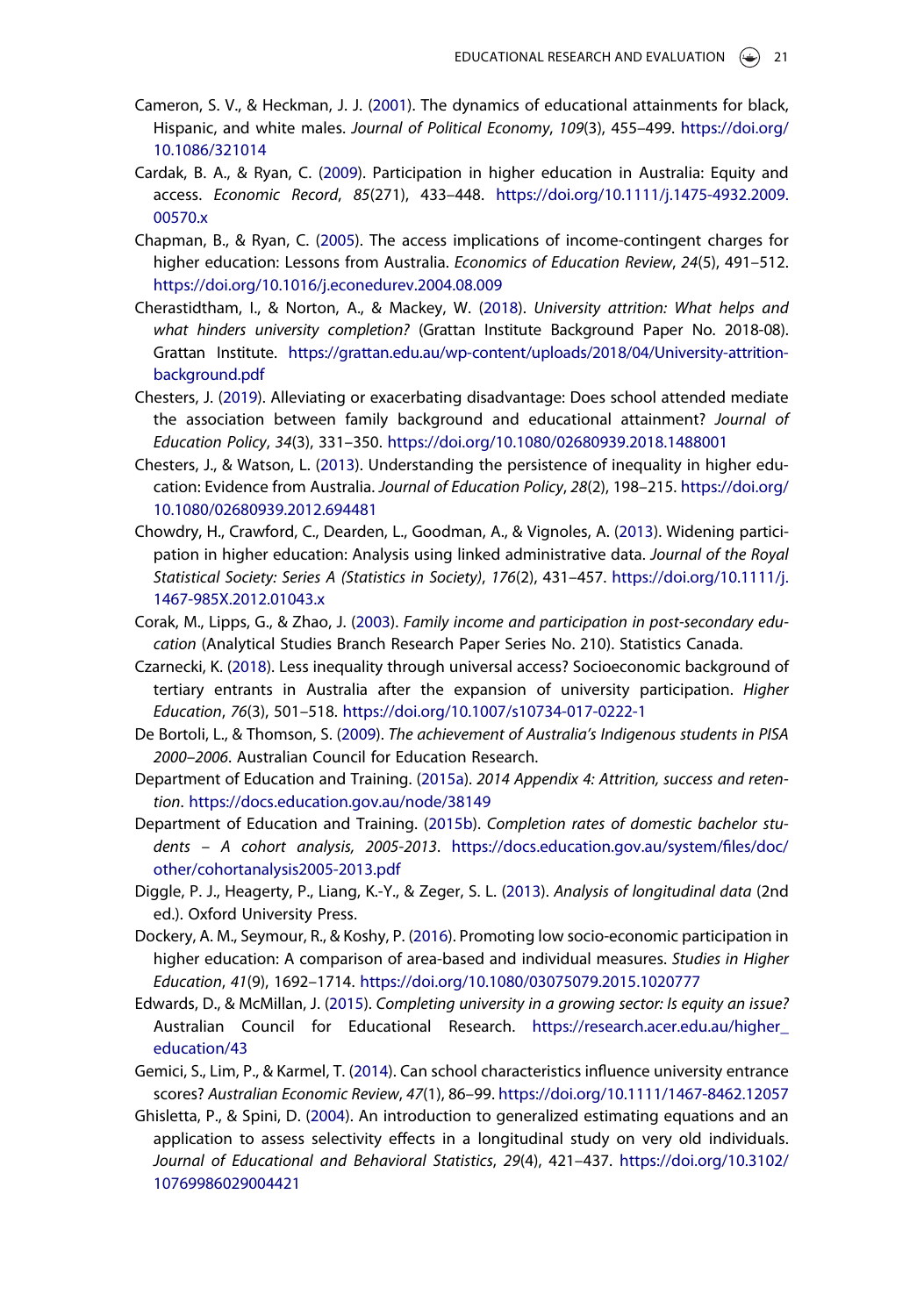- 22  $\left(\bigoplus$  G. N. MARKS
- Gore, J., Patfield, S., Fray, L., Holmes, K., Gruppetta, M., Lloyd, A., Smith, M., & Heath, T. (2017). The participation of Australian Indigenous students in higher education: A scoping review of empirical research, 2000–2016. *The Australian Educational Researcher*, *44*(3), 323–355. https://doi.org/10.1007/s13384-017-0236-9
- Hansen, M. N., & Mastekaasa, A. (2006). Social origins and academic performance at university. *European Sociological Review*, *22*(3), 277–291. https://doi.org/10.1093/esr/jci057
- Houng, B., & Justman, M. (2014). *NAPLAN scores as predictors of access to higher education in Victoria* (Melbourne Institute Working Paper Series Working Paper No. 22/14). https:// melbourneinstitute.unimelb.edu.au/downloads/working\_paper\_series/wp2014n22.pdf
- Iannelli, C. (2008). Expansion and social selection in education in England and Scotland. *Oxford Review of Education*, *34*(2), 179–202. https://doi.org/10.1080/03054980701614986
- James, R. (2002). *Socioeconomic background and higher education particpation: An analysis of school students*' *aspirations and expectations*. Department of Education, Science and Training.
- James, R. (2008). *Participation and equity: A review of the participation in higher education of people from low socioeconomic backgrounds and Indigenous people. Prepared for Universities Australia*. Centre for the Study of Higher Education University of Melbourne. https://melbourne-cshe.unimelb.edu.au/\_\_data/assets/pdf\_file/0004/1669675/Equity ReviewReport.pdf
- Jerrim, J., Chmielewski, A. K., & Parker, P. (2015). Socioeconomic inequality in access to highstatus colleges: A cross-country comparison. *Research in Social Strati*fi*cation and Mobility*, *42*, 20–32. https://doi.org/10.1016/j.rssm.2015.06.003
- Jerrim, J., & Vignoles, A. (2015). University access for disadvantaged children: A comparison across countries. *Higher Education*, *70*(6), 903–921. https://doi.org/10.1007/s10734-015- 9878-6
- Karen, D. (2002). Changes in access to higher education in the United States: 1980–1992. *Sociology of Education*, *75*(3), 191–210.
- Karmel, T., & Lim, P. (2013). *Socioeconomic disadvantage and participation in tertiary education: Preliminary thoughts*. National Centre for Vocational Education Research.
- Koucký, J., Bartušek, A., & Kovařovic, J. (2009). *Who is more equal? Access to tertiary education in Europe*. Education Policy Centre, Faculty of Education, Charles University.
- Koucký, J., Bartušek, A., & Kovařovic, J. (2010). *Who gets a degree? Access to tertiary education in Europe 1950-2009*. Education Policy Centre, Faculty of Education, Charles University.
- Li, I. W., & Dockery, A. M. (2015). Does school socio-economic status influence university outcomes? *Australian Journal of Labour Economics*, *18*(1), 75–94.
- Liang, K.-Y., & Zeger, S. L. (1986). Longitudinal data analysis using generalized linear models. *Biometrika*, *73*(1), 13–22. https://doi.org/10.1093/biomet/73.1.13
- Lim, P. (2015). *Do individual background characteristics in*fl*uence tertiary completion rates?* National Centre for Student Equity in Higher Education. https://www.ncsehe.edu.au/ publications/do-individual-background-characteristics-influence-tertiary-completion-rates/
- Marcenaro-Gutierrez, O., Galindo-Rueda, F., & Vignoles, A. (2007). Who actually goes to university? *Empirical Economics*, *32*(2–3), 333–357. https://doi.org/10.1007/s00181-006-0090-5
- Marks, G. (2009a). Accounting for school-sector differences in university entrance performance. *Australian Journal of Education*, *53*(1), 19–38. https://doi.org/10.1177/ 000494410905300103
- Marks, G. N. (2009b). The influence of cultural capital on educational and early labour market outcomes of young people in Australia. In K. Robson & C. Sanders (Eds.), *Quantifying theory: Pierre Bourdieu* (pp. 89–103). Springer.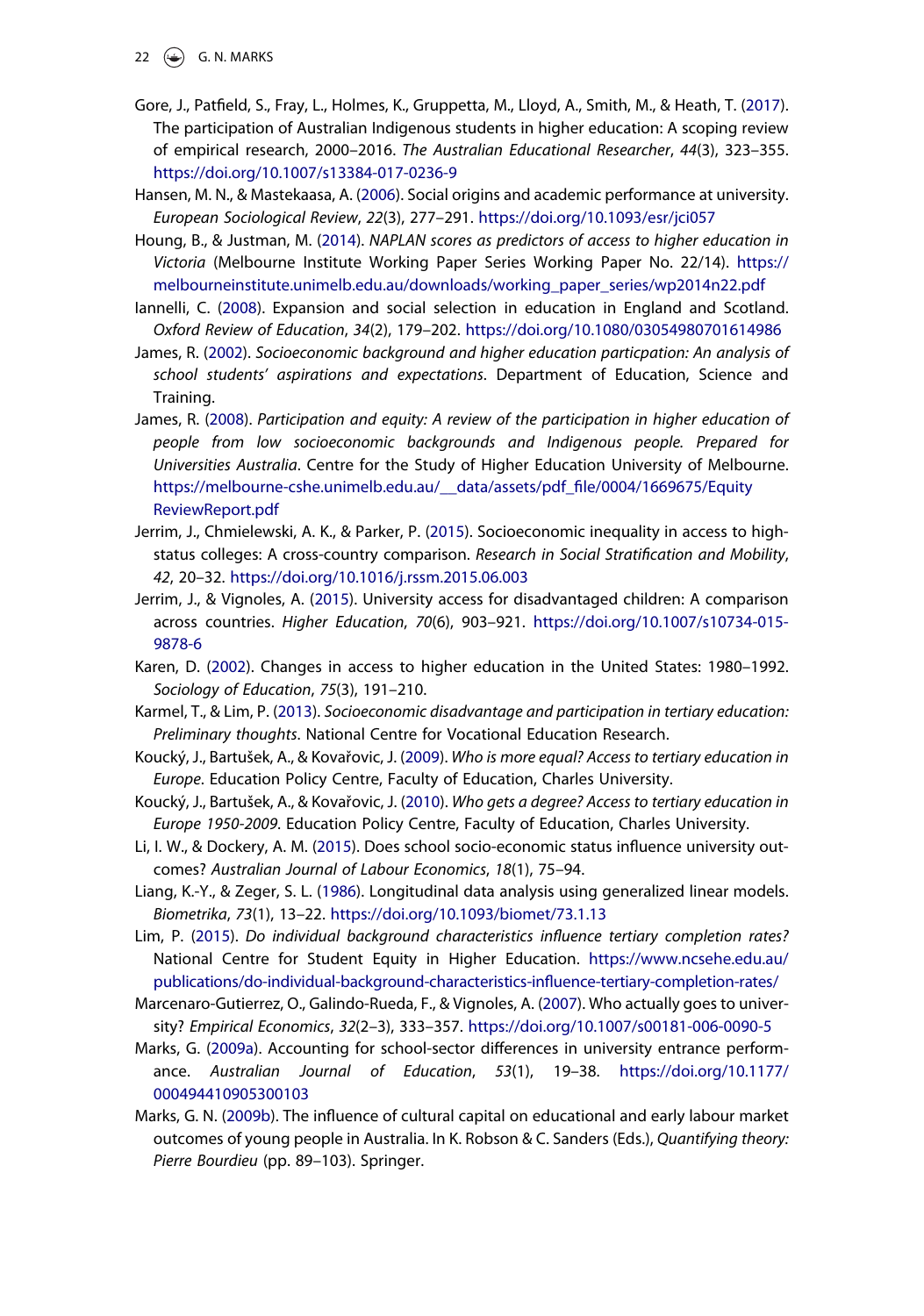- Marks, G. N. (2010). What aspects of schooling are important? School effects on tertiary entrance performance in Australia. *School E*ff*ectiveness and School Improvement*, *21*(3), 267–287. https://doi.org/10.1080/09243451003694364
- Marks, G. N. (2015). Do Catholic and Independent schools "add-value" to students' Tertiary Entrance Performance? Evidence from longitudinal population data. *Australian Journal of Education*, *59*(2), 133–157. https://doi.org/10.1177/0004944115586658
- Marks, G. N., & McMillan, J. (2007). Australia: Changes in socioeconomic inequalities in university participation. In Y. Shavit, R. Arum, & A. Gamoran (Eds.), *Strati*fi*cation in higher education: A comparative study* (pp. 351–373). Stanford University Press.
- National Centre for Vocational Education Research. (2020a). *Longitudinal Surveys of Australian Youth: 2003 cohort derived variables* (Technical Report No. 65). https://www.lsay.edu.au/\_\_ data/assets/pdf\_file/0026/181439/LSAY\_Y03\_derived\_variables.pdf
- National Centre for Vocational Education Research. (2020b). *Longitudinal Surveys of Australian Youth: 2003 cohort user guide* (Technical Report No. 54). https://www.lsay.edu.au/\_\_data/ assets/pdf\_file/0021/181425/LSAY\_Y03\_User\_Guide.pdf
- Norton, A., Cherastidtham, I., & Mackey, W. (2018a). *Dropping out: The bene*fi*ts and costs of trying university* (Report No. 2018-07). Grattan Institute. https://grattan.edu.au/wpcontent/uploads/2018/04/904-dropping-out-the-benefits-and-costs-of-trying-university.pdf
- Norton, A., Cherastidtham, I., & Mackey, W. (2018b). *Mapping Australian higher education 2018* (Report No. 2018-11). Grattan Institute. https://grattan.edu.au/wp-content/uploads/2018/ 09/907-Mapping-Australian-higher-education-2018.pdf
- Organisation for Economic Co-operation and Development. (2019). *PISA 2018 results (Volume II): Where all students can succeed*. https://doi.org/10.1787/b5fd1b8f-en
- Parker, P. D., Bodkin-Andrews, G., Marsh, H. W., Jerrim, J., & Schoon, I. (2015). Will closing the achievement gap solve the problem? An analysis of primary and secondary effects for indigenous university entry. *Journal of Sociology*, *51*(4), 1085–1102. https://doi.org/10.1177/ 1440783313498946
- Reisel, L. (2011). Two paths to inequality in educational outcomes: Family background and educational selection in the United States and Norway. *Sociology of Education*, *84*(4), 261–280. https://doi.org/10.1177/0038040711417012
- Reisel, L. (2013). From abstract to concrete: The practical relevance of parents' economic and cultural capital for persistence in higher education. In G. E. Birkelund (Ed.), *Comparative social research: Vol*. *30. Class and strati*fi*cation analysis* (pp. 223–254). Emerald Group Publishing. https://doi.org/10.1108/S0195-6310(2013)0000030012
- Richardson, M., Abraham, C., & Bond, R. (2012). Psychological correlates of university students' academic performance: A systematic review and meta-analysis. *Psychological Bulletin*, *138* (2), 353–387. https://doi.org/10.1037/a0026838
- Rodríguez-Hernández, C. F., Cascallar, E., & Kyndt, E. (2020). Socio-economic status and academic performance in higher education: A systematic review. *Educational Research Review*, *29*, Article 100305. https://doi.org/10.1016/j.edurev.2019.100305
- Rumberger, R. W. (2010). Education and the reproduction of economic inequality in the United States: An empirical investigation. *Economics of Education Review*, *29*(2), 246–254. https://doi.org/10.1016/j.econedurev.2009.07.006
- Rutkowski, D., & Rutkowski, L. (2013). Measuring socioeconomic background in PISA: One size might not fit all. *Research in Comparative and International Education*, *8*(3), 259–278. https://doi.org/10.2304/rcie.2013.8.3.259
- Sackett, P. R., Kuncel, N. R., Arneson, J. J., Cooper, S. R., & Waters, S. D. (2009). Does socioeconomic status explain the relationship between admissions tests and post-secondary academic performance? *Psychological Bulletin*, *135*(1), 1–22. https://doi.org/10.1037/a0013978